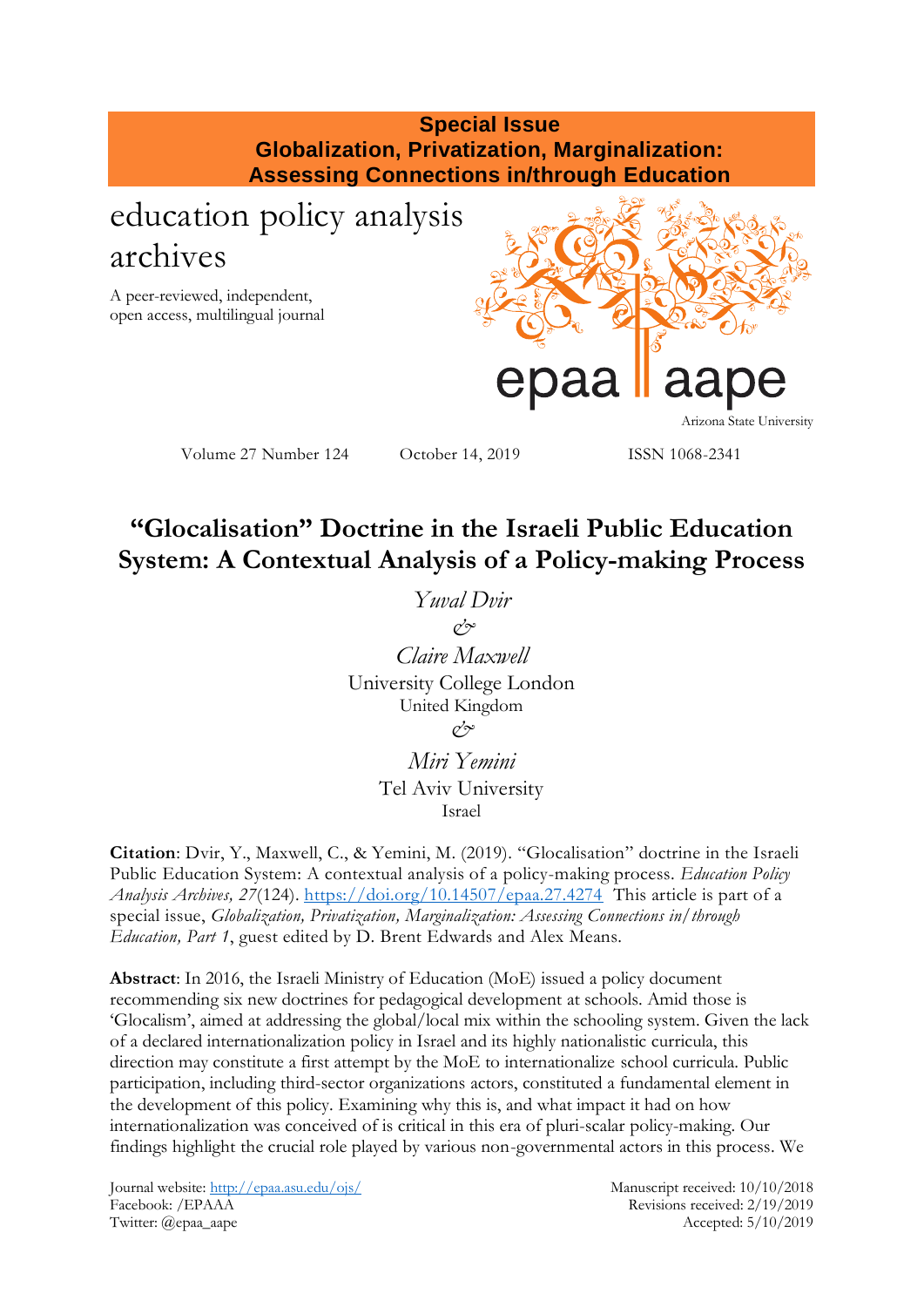also reveal that certain voices were in effect silenced – whether from marginalized constituencies or those suggesting directions contradicting the MoE's intentions. The policy offers a vague definition for 'Glocalism', which appears to eliminate possibilities for marginalizing those communities who feel most challenged by this policy move. Yet, this open-endness in the conceptualization of internationalization is likely to further increase current inequalities within the education system. We argue that such public participation processes can therefore easily become pseudo-participatory, marginalizing and excluding particular constituents. **Keywords**: education policy; glocalisation; public participation; global citizenship

### **Doctrina de la "glocalización" en el sistema de educación pública israelí: Un análisis contextual de un proceso de formulación de políticas**

**Resumen:** En 2016, el Ministerio de Educación de Israel (MoE) emitió un documento de política recomendando seis nuevas doctrinas para el desarrollo pedagógico en las escuelas. En medio de ellos se encuentra el "Glocalismo", destinado a abordar la mezcla global / local dentro del sistema escolar. Dada la falta de una política de internacionalización declarada en Israel y sus planes de estudio altamente nacionalistas, esta dirección puede constituir un primer intento por parte del Ministerio de Educación de internacionalizar los planes de estudio escolares. La participación pública, incluidos los actores de organizaciones del tercer sector, constituyó un elemento fundamental en el desarrollo de esta política. Examinar por qué es esto y qué impacto tuvo en cómo se concibió la internacionalización es fundamental en esta era de formulación de políticas pluriescalares. Nuestros hallazgos resaltan el papel crucial desempeñado por varios actores no gubernamentales en este proceso. También revelamos que ciertas voces fueron silenciadas, ya sea de grupos marginados o de aquellos que sugieren direcciones que contradicen las intenciones del Ministerio de Educación. La política ofrece una definición vaga de "Glocalismo", que parece eliminar las posibilidades de marginar a las comunidades que se sienten más desafiadas por este movimiento político. Sin embargo, es probable que esta apertura en la conceptualización de la internacionalización aumente aún más las desigualdades actuales dentro del sistema educativo. Argumentamos que tales procesos de participación pública pueden, por lo tanto, fácilmente convertirse en pseudo-participativos, marginando y excluyendo constituyentes particulares.

**Palabras clave:** política educativa; glocalización; participación pública; ciudadania global

#### **Doutrina da "glocalização" no sistema de ensino público israelense: Uma análise contextual de um processo de formulação de políticas**

**Resumo:** Em 2016, o Ministério da Educação de Israel emitiu um documento de política recomendando seis novas doutrinas para o desenvolvimento pedagógico nas escolas. Em meio a isso está o "glocalismo", destinado a abordar a mistura global / local dentro do sistema escolar. Dada a falta de uma política de internacionalização declarada em Israel e seus currículos altamente nacionalistas, essa direção pode constituir uma primeira tentativa do Ministério da Educação de internacionalizar os currículos escolares. A participação do público, incluindo atores de organizações do terceiro setor, constituiu um elemento fundamental no desenvolvimento dessa política. Examinar por que isso é e qual o impacto que teve sobre como a internacionalização foi concebida é fundamental nesta era da formulação de políticas plurescalares. Nossas conclusões destacam o papel crucial desempenhado por vários atores nãogovernamentais nesse processo. Também revelamos que certas vozes foram silenciadas - seja de círculos eleitorais marginalizados ou daqueles que sugerem direções que contradizem as intenções do MoE. A política oferece uma definição vaga de "Glocalismo", que parece eliminar possibilidades de marginalização das comunidades que se sentem mais desafiadas por essa mudança de política. No entanto, essa abertura na conceituação da internacionalização provavelmente aumentará ainda mais as desigualdades atuais no sistema educacional.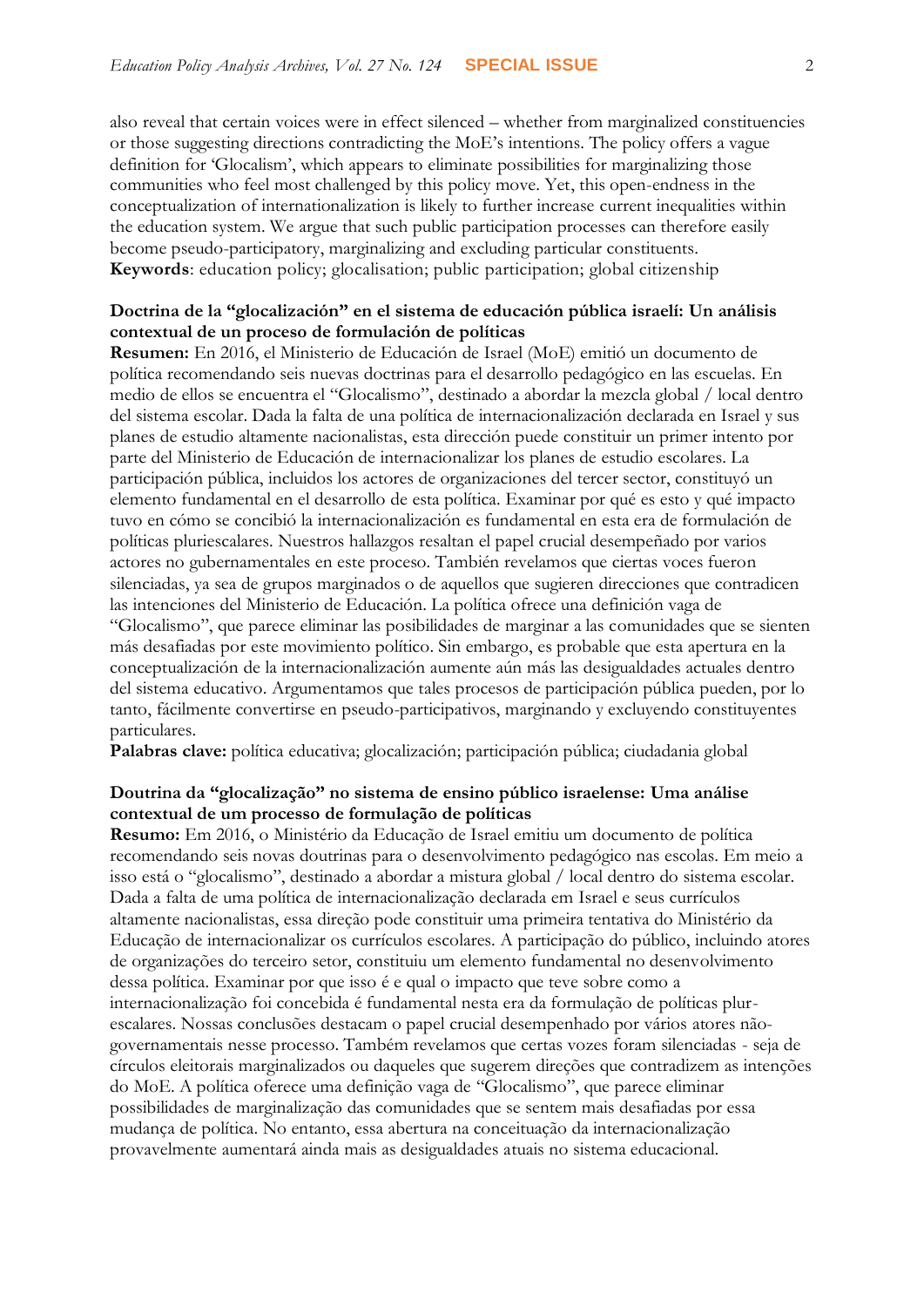Argumentamos que esses processos de participação pública podem, portanto, facilmente se tornar pseudo-participativos, marginalizando e excluindo constituintes específicos. **Palavras-chave:** política educacional; glocalização; participação pública; cidadania global

# **Introduction**

Policy-making processes in many countries have become multifaceted and complex, with increased involvement of for-profit consulting agencies and other external actors in forming and shaping these processes and their outcomes (Ball, 2012, 2016). Many times, the power to govern and decide has been effectively moved away from civil servants, as other actors take the reins in steering the process. Alongside these developments are the increasing concerns about the changing role of the state in the provision of basic services, in a context of increasing privatization, specifically in the education sector (Lubienski, 2016). In that context, governments in an attempt to deal with these critiques embark on novel and experimental modes of policymaking, aimed at involving the public but also the third sector, local communities, global agencies and other stakeholders in their policy-making processes (Kolleck, 2017). Such participatory governance is highly valued by the public, the press and global agenda setting agencies such as the OECD (Grey & Morris, 2018).

It is in this context that we focus on the process of internationalization in the Israeli education system. In recent decades, schools have sought to adopt and partially adapt the definition, institutional strategies and rationale for internationalization already found in higher education (Dvir & Yemini, 2016). For the sake of this study, we follow Knights' (2004) definition of internationalization - "integrating an international, intercultural or global dimension into the purpose, functions or delivery…education" (p. 11). Broadly speaking, it is important to understand how pressures and desires to 'internationalize' are being articulated and implemented in national education systems. The rapid growth and spread of internationalization in public schooling over the past two decades has generated new assemblages of knowledge, skills and values, infiltrating curricula and teaching practices (Bunnell, 2008; Fielding & Vidovich, 2017). Thus, the nation-state is confronted with various external influences, and an examination of how it responds is needed (Resnik, 2011), given the unequal outcomes for different groups in society that have been noted in the literature. Fundamental issues in public schooling such as the shaping of national identity, loyalty and majority-minority relations must also be closely studied and made sense of within contexts of both slow and rapid internationalization, given that—traditionallypromoting a sense of national identity and citizenship was the fundamental role of education (Dvir et al., 2017; Yemini & Dvir, 2016).

The impacts of internationalization can be examined via a multi-dimensional approach, including from 'above' and from 'below' (at policy-making levels nationally and locally, and examining how practices within schools and neighborhoods shape how policy imperatives are interpreted and implemented; Ball et al., 2011). Notably, implementation of internationalization within a national education system may also lead to de-nationalization and erosion of national curricula (Resnik, 2012).

In this paper—part of a larger study of internationalization within Israeli compulsory schooling—we focus specifically on a new policy paper produced by the 'Future Oriented Pedagogy' (FOP) Unit of the Israeli Ministry of Education<sup>1</sup>. We do this because we argue that this new policy paper signifies a fundamental change in government policy around internationalization, and thus shapes our broader investigation. Furthermore, a sole focus on the development process of this policy and the specific conceptualizations it draws on, are critical when we understand them within a context of significant resistance to diluting 'the national' as raised by certain sectors of Israeli society.

 $\overline{a}$ 

<sup>1</sup> http://edu.gov.il/minhalpedagogy/mop/pedagogy-disign/Pages/future-pedagogy.aspx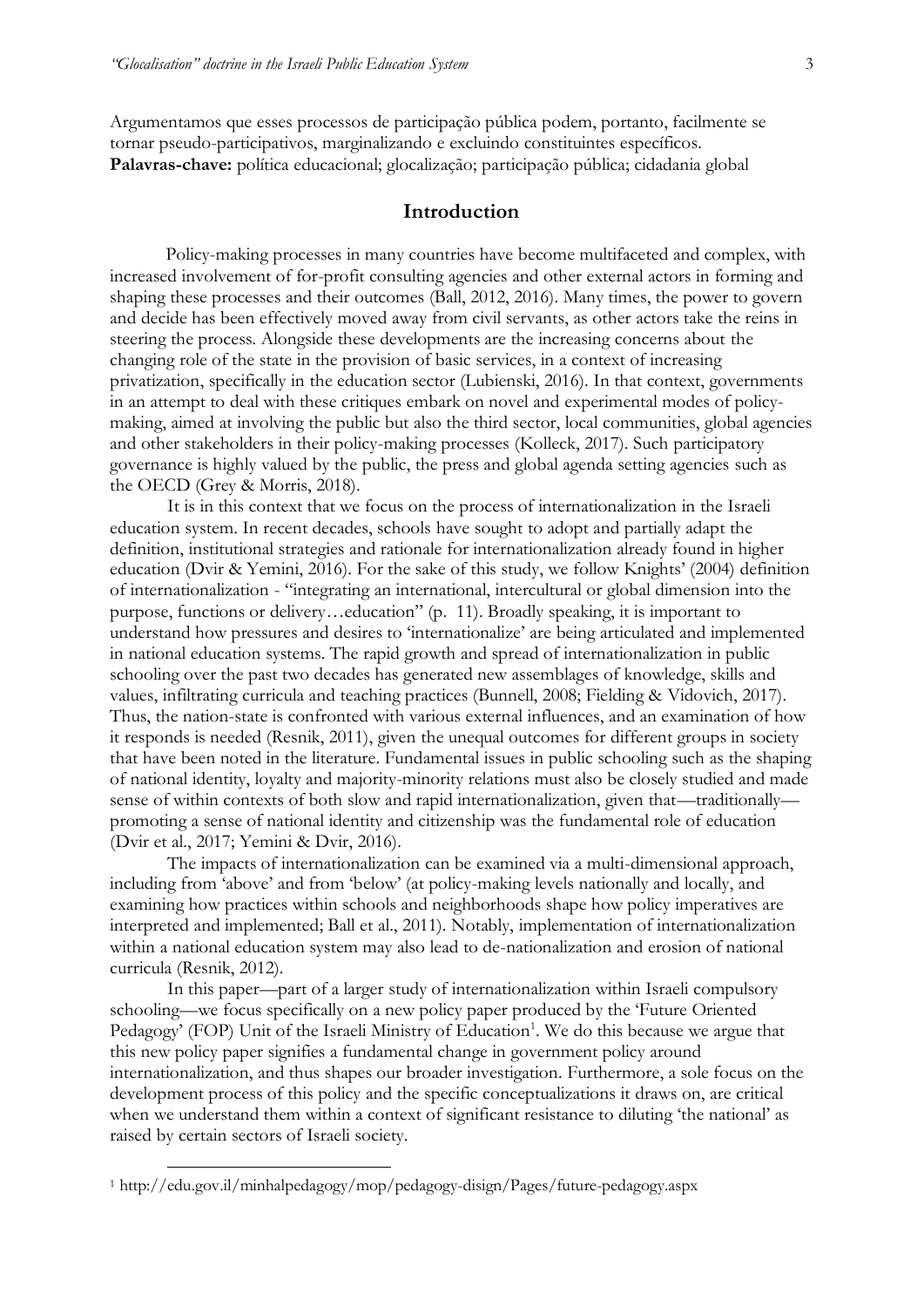The FOP unit, who led the development of this policy, is a research unit within the MoE exploring methodologies and prospective applications of future-oriented trends in education (MoE, 2018). The unit operates under the auspices of the ministry's research and development department. In November 2016, the unit published the 'Future Oriented Pedagogy Outline' policy paper detailing six key pedagogic doctrines for future-oriented education which should guide the further development of the education system. These are 'Personalisation', 'Collaboration', 'Informalisation', 'Glocalization, 'Adaptivity' and 'Self Integration' (MoE, 2016). The 'Glocalisation' doctrine advocates for the development of a "harmonious mix of global and local values and attributes" that imbue the education of pupils (MoE, 2016, p. 94).

The concept of 'Glocalisation' in scholarly research was initially coined by Robertson (1994). Robertson argued that any global construction is set upon a local one, and that understanding of 'the global' requires understanding of 'the local'. Accordingly, 'Glocalisation' unifies between the global and the local into one interconnected dimension, while simultaneously neutralizing the attempt to separate and distinguish between the two (Robertson, 1994). Given this document was launched in a context where internationalization is not officially acknowledged by the Ministry of Education, and Israel has a highly locally-oriented curricula (Dvir et al., 2017; Yemini et al., 2014), this new doctrine may constitute a first attempt internally to start the process of introducing internationalization in schools, through a Glocalisation framework.

Drawing on a Thematic Analysis we examine the 'Glocalisation' doctrine to consider in greater depth the policy-making process, involving an array of external agencies and actors, which led to its establishment as a core principle for future policy. Thus, we look not only into the 'what' [outcomes of the policy-making process as is usually the focus of research (Mundy et al., 2016)], but also at the 'how' of the process. The process is intentionally highlighted by the MoE through the way the report is presented – which is also fairly unusual in and of itself. Specifically, our research questions are:

- 1. How did the nature of the policy-making process enable and influence the emergence of the 'Glocalisation' doctrine?
- 2. How did the 'Glocalisation' doctrine materialize throughout the policy-making process?

In addressing these questions we aim to explore whether power relations structuring the contributions of various actors in this participatory policy-making process relate specifically to their perspectives on internationalization. Examining the nature of this innovative, participatory policy-making process also aims to shed light on the blurred boundaries between the private and public, the national and global, the call for participatory governance and the marginalization of certain actors and ideas through its implementation. We proceed with positioning this analysis within the relevant literature, after which we present the method used and our findings.

#### **Literature Review**

Our study is positioned at the intersection between research on the governance of education, public participation in policy-making processes, and research on how internationalization is being developed at the school system level. We begin this section by discussing the significant changes in education policy-making that has occurred in the past thirty years, highlighting the increasing role and influence of non-state actors in these processes. We then proceed to address the rise of internationalization related policies in national schooling, depicting how international organizations have been drivers of change, which has led to the 'rescaling' of education policy-making. We conclude the literature review by contextualizing the study and describing contemporary developments within the Israeli education system.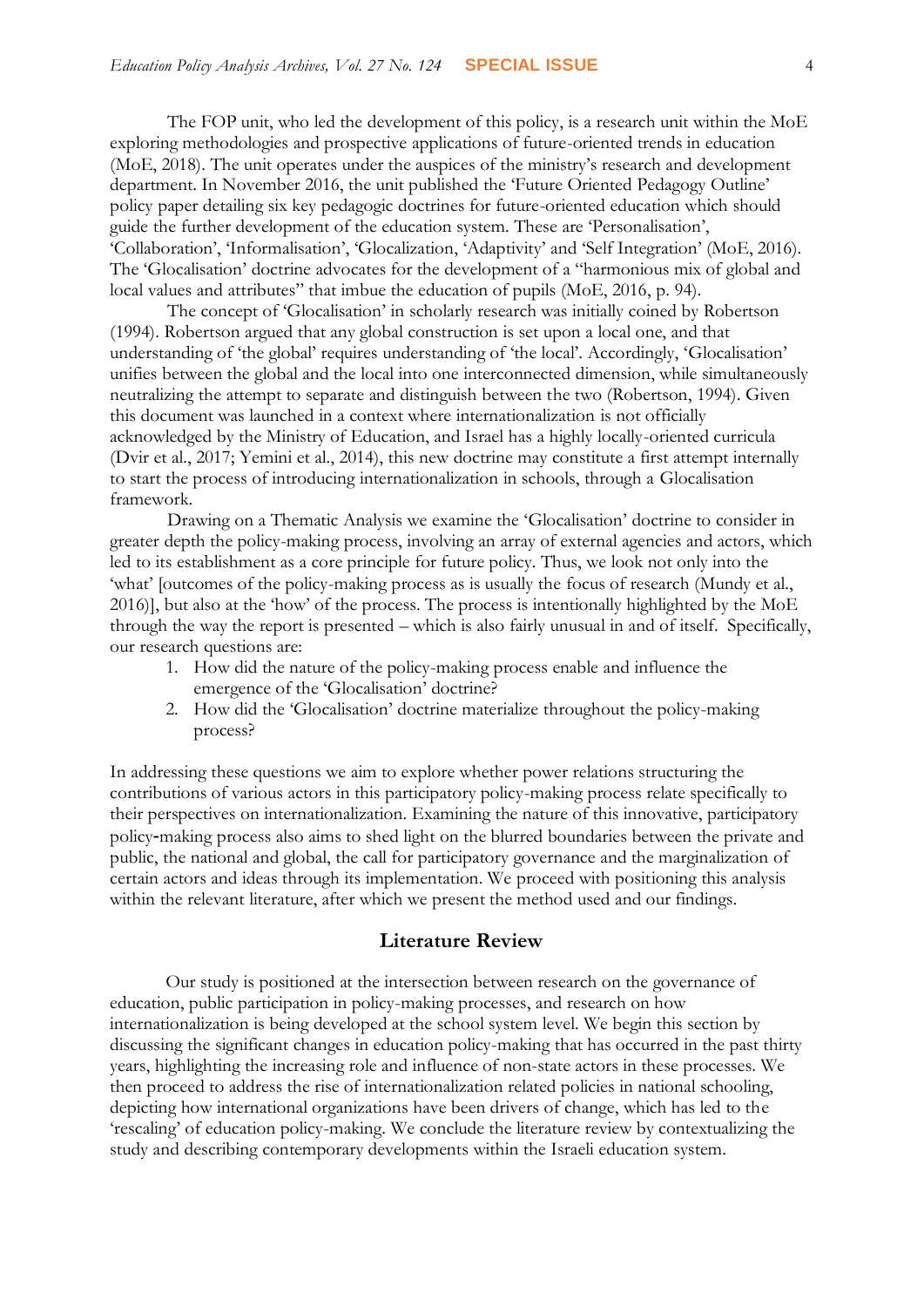#### **Educational Governance and the Role of Non-state Actors in Policy-Making**

In the last few decades, education systems around the world have been affected by the rise of neoliberal ideology and the consequent transition from government to governance (Connell, 2013). Educational governance addresses educational policy-making activities that are increasingly carried out not only by governments, but also by non-governmental actors and are implemented in the spirit of a market-led economy (Dale, 2005; Edwards & Klees, 2012; Kooiman, 2003). Lingard and Rawolle (2011) claim that 'government' refers to hierarchical, public decision-making bound within nations and by state structures, while 'governance' describes a decision-making process which binds private providers, beyond-state organizations and the state, into policy-making networks. These networks constitute new assemblages of people, practices, events and organizational forms that disseminate the labor of policy-making among their members, thereby enabling a new hierarchy and set of markets to be constructed (Ball, 2016; Edwards, Brehm, & Storen, 2018). Within these assemblages, where the state is only one of various other participants, actors who were formerly considered outsiders operate as insiders, thus transforming the process of public deliberations and representation in policymaking (Ball, 2016). The state acts here as a 'commodifying agent', enabling globalized capitalism by turning education into a commodity and reducing it to contractable forms (Ball, 2009). Active, private participation in policy-making and provision of education is normalized to the point that privatization and the state should be understood together as a unified phenomenon.

Participation of non-governmental actors in policy-making is increasingly detected in various stages of the process including initiation, development, funding and implementation (Rothman, 2011). Weiler (1983) has argued that nation states must ensure that policies shore up their legitimacy. Anxieties over not achieving this can lead to practices of 'compensatory legitimation' via public participation, seen as an additional state mechanism that bolsters legitimacy among citizens (Weiler, 1983). Yet, public participation in neoliberal contexts may solidify market logics and simply reproduce inequalities (Edwards & Klees, 2012).

While this new form of policy-making arguably allows a more democratic public participatory process with various actors being given the voice that was previously silenced in government-led legislation, it is not risk-free in terms of promoting processes of equity, with more marginalized actors in danger of being over-ridden by more powerful and well-resourced actors (Robertson & Dale, 2013). Nevertheless, it seems that participation of various external actors in policy-making processes is an expanding exercise, adopted by more and more localities and nation states (Sagie et al., 2016; Yemini et al., 2018).

Lubienski (2016) argues that this phenomenon represents a deeper ideology than a mere struggle over the identity of education decision makers and providers, one which is focused on the introduction of neoliberal, market-based logics into educational thought (Lubienski, 2016). We understand neoliberalism here as an ideology, a political force and a practice of managerialism, and particularly as a form of governance (as per Rowlands & Rawolle, 2013). Connell (2013) argues that neoliberalism is an embedded dimension of globalization, while Berkovich (2018) emphasizes that this 'project' is non-sensitive and aggressive in terms of impact.

Given the general move towards a different, 'newer' policy-making process in education, understanding how national and non-state actors engage with this and attempt to influence outcomes is needed. This need is intensified when examining internationalization, which acts as a locus for matters associated with, and possibly challenging to, the nation-state, namely issues of social cohesion and national identity. Furthermore, it is also often an arena in which non-state actors (such as the OECD and the World Bank) are particularly active in education policy discussions.

#### **Internationalization and Education**

In their seminal work, Robertson and Dale (2015) offer an account of the relationship between globalization and education. They claim that globalization acts as a mechanism of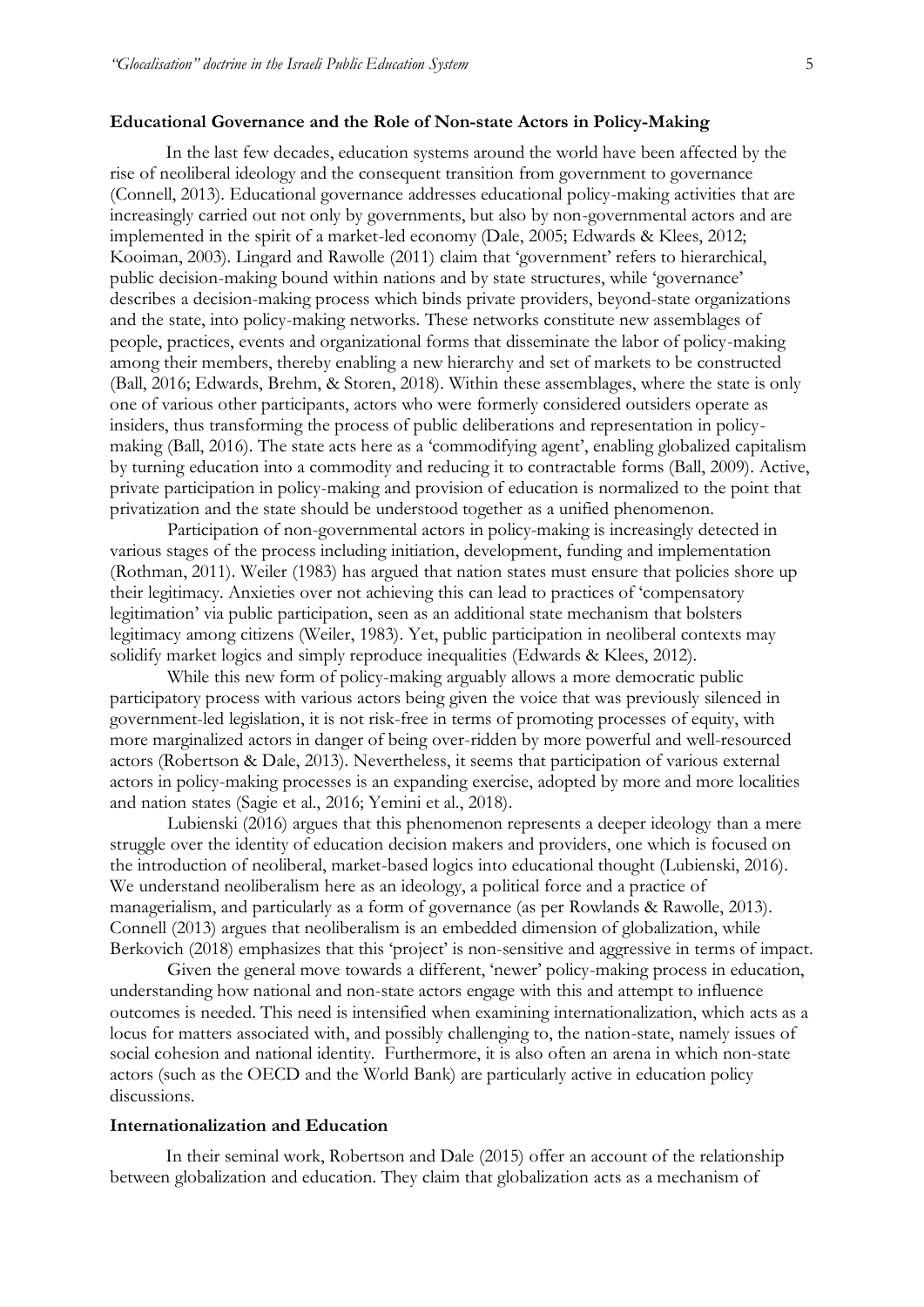change at the global level, not according to a prescribed plan, but as "a witting attempt by a range of national and transnational organizations to bring about a set of interventions around the globe aimed at extending the role of the market and reducing the role of national states" (Robertson & Dale, 2015, p. 159). They position the reduction of the role of nation states in the context of the global spread of the neoliberal project, which constructs commercial logics in education policy. These globalized dimensions and especially the nations' reaction to them are sometimes broadly grouped under the term of internationalization.

Such processes are spreading globally and carry with them a distinct ideological flavor coupled with particular practices. Accordingly, nation-states can no longer insulate themselves from this agenda in their policy-making processes. Moreover, the role of global beyond-state actors in the changing education policy-making environment is firmly documented (Yemini & Gordon, 2017). Scholarly research denotes their role and influence on national educational policy-making in both developed and developing countries, emphasizing the transnational and indiscriminate nature of their out-reach (Feniger et al., 2012; Mundy & Menashy, 2014; Mundy & Verger, 2015; Steiner-Khamsi, 2016; Tikly, 2016). A prominent example of such an international education actor is the Organization for Economic Cooperation and Development (OECD). The OECD is acknowledged as an important node in a network of pluri-scalar power relations (Lingard & Sellar, 2014). It draws its global authoritative stature in education from its capacity to precede governments and other actors in technological developments, in the use of educational data, and consequently in the ability to produce perceived relevant and informed policy advice (Lewis et al., 2016). The organization's Programme for International Students Assessment (PISA), in particular, is considered the most significant international large-scale comparative assessment of education systems' performance in the world (Feniger et al., 2012). Arguably, the transnational nature of the organization provides PISA with an image of trustworthiness and objectivity (Gorur, 2016).

The OECD asserts its power on national educational policy-making processes both by direct interaction with governments and by indirect dictation of the neoliberal agenda through the promotion of international comparative tests and measurement (Tikly, 2016). Despite the fact that the organization cannot compel governments to comply with its policies, it chooses specific topics and generates global educational discourses that shape the environment in which governments make decisions (Sellar et al., 2017). Such is the case with the incorporation of the Global Competencies measurement in the 2018 PISA tests cycle (Schleicher, 2017). The inclusion of global competencies represents a new infrastructural apparatus which may gradually turn into a new global benchmark in education. Accordingly, educational policy-making worldwide is expected to conform with this apparatus and to develop their domestic policies in line with these globally led and informed imperatives.

As an OECD member state, the Israeli education system is required to comply with the organization's PISA test. A recent study (Yemini & Gordon, 2017) found that the Israeli media grants greater attention to the results of international standardized tests than to national ones, making the former the locus of comparison and reference in the eyes of the general Israeli public. This partly contradicts the findings from other studies (Alexander et al., 2012; Yemini et al., 2014; Yemini & Fulop, 2015) that point to the nationalistic and locally oriented inclination of the Israeli education system. It is therefore within both these global and national contexts (i.e. the glocal) that the study featured in this paper is situated. In this study we explore a policy-making process in Israel as a lens through which to examine the interaction between various stakeholders within the Israeli education system and how the demands to, or resistance to, internationalize is negotiated. Before detailing our research approach, we briefly introduce the Israeli education system.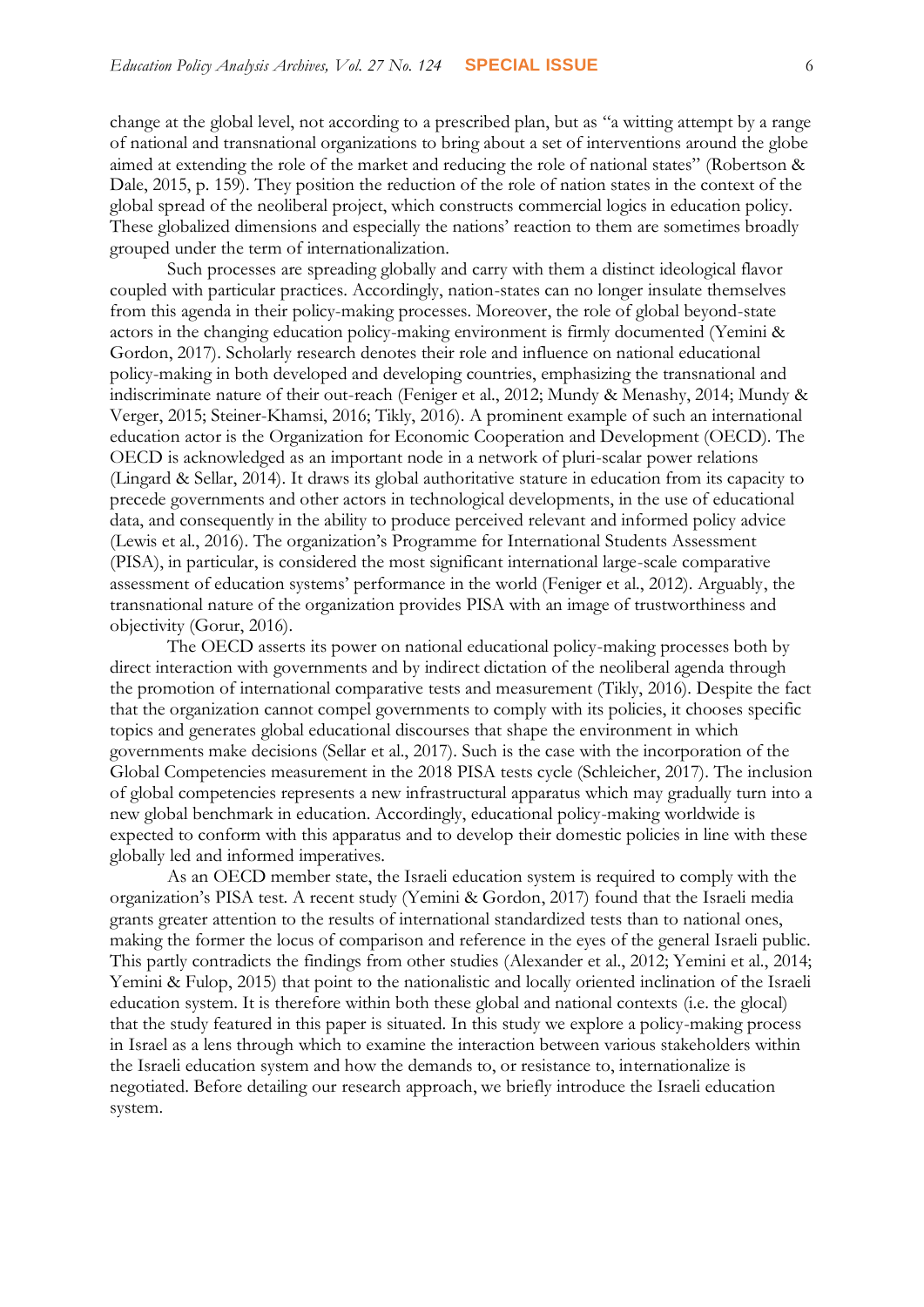#### **The Israeli Education System and Internationalization**

During the last three decades, the Israeli education system has experienced the infiltration and growing influence of neoliberal thought, both in policies and in practices (Berkovich, 2014). The gradual transition from the former welfare state model into a new neoliberal one, including its various educational manifestations, occurred across numerous Western countries (Wiborg, 2013). Manifestations of this influence were materialized through the decentralization of the system, the rise of the market-based approach in education, and the increased use of assessment and evaluation of educational outcomes in policy-making (Berkovich, 2014; Feniger et al., 2012). Similar to other countries, prominent educational trends such as parental school choice, competition and privatization in education delivery have become increasingly common as well (Avigur-Eshel & Berkovich, 2017; Resnik, 2011).

Israel participated in almost every international test from the mid-1960s to date, including TIMSS, PIERLS and PISA (Feniger et al., 2012). Contrary to the voluntary nature of participation in the previous tests mentioned, it is Israel's status of an OECD member state that requires the mandatory conduct of the PISA test. Indeed, the conduct of PISA in Israel has gained public attention and entered the educational discourse and public perceptions towards the desired outcomes of education (Yemini & Gordon, 2015). For the purpose of this study we identify the mandatory conduct of PISA as an essential element of the global education governance, but also as an obligatory external internationalization principle (Dvir et al., 2017). Accordingly, the Israeli government is not only compelled to use assessment and measurement of educational outcomes in its policies and practices, it is also compelled to consider its ranking in the international comparative education scale.

This is particularly interesting as Israel has so far avoided creating an official internationalization policy (Dvir et al., 2017; Yemini & Dvir, 2016). Israel is a country facing ethnic, religious, cultural, and ideological cleavages (Neuberger, 2007). Demographically, the country's population is made up of a 75% Jewish majority, a 21% Arab minority (including Druze and Bedouin) and other relatively small religious minorities accounting for another 4% of the national population (as of July 2018, Central Bureau of Statistics [CBS]).Yet, the enduring Israeli-Palestinian conflict has shaped national policies over decades and has contributed to the prominence of the Zionist narrative, which is supported by the Jewish majority, within the official state curriculum (Pinson, 2008; Yemini et al., 2014; Yemini & Dvir, 2016). The Jewish majority in the country perceive the Israeli Palestinian-Arab population as hostile, while the latter claim under-representation in public discourse and in the state curriculum (Bekerman, 2009; Gavison, 2012). Tensions between majority and minority populations in the country converge around issues of national identity, loyalty and a sense of belonging to the Israeli society. These tensions between the majority and the minority are intensified by the state's pressure to localize the curricula and to increase the locally oriented and nationalistic dimensions within education.

The Israeli education system is essentially public and segregated into different sectors based on religious and ethnic affiliation, namely the Jewish secular, Jewish religious (modern orthodox), Jewish ultra-orthodox and Palestinian-Arab. While core subjects are seemingly shared between sectors, in-effect there exist widening gaps between these various segments of the education system around curricular contents, funding, and how educational policies affect them (Arar, 2018). Gaps are particularly evident between the Jewish secular and the Palestinian-Arab sectors as the latter is significantly deprived in relation to funding received and their ability to shape the curriculum in light of their own language, histories and political values (Bekerman, 2009). The marginalization of the Arab-Palestinian minority within Israeli society is therefore mirrored in public education both through the unequal financial investment per capita as well as the dominating Jewish Zionist narrative within the national curriculum (Dvir et al., 2017; Yemini & Dvir, 2016).

It is with reference to the perceived need in maintaining this particular narrative that the Israeli government has been hesitant to embrace an internationalization policy, regardless to the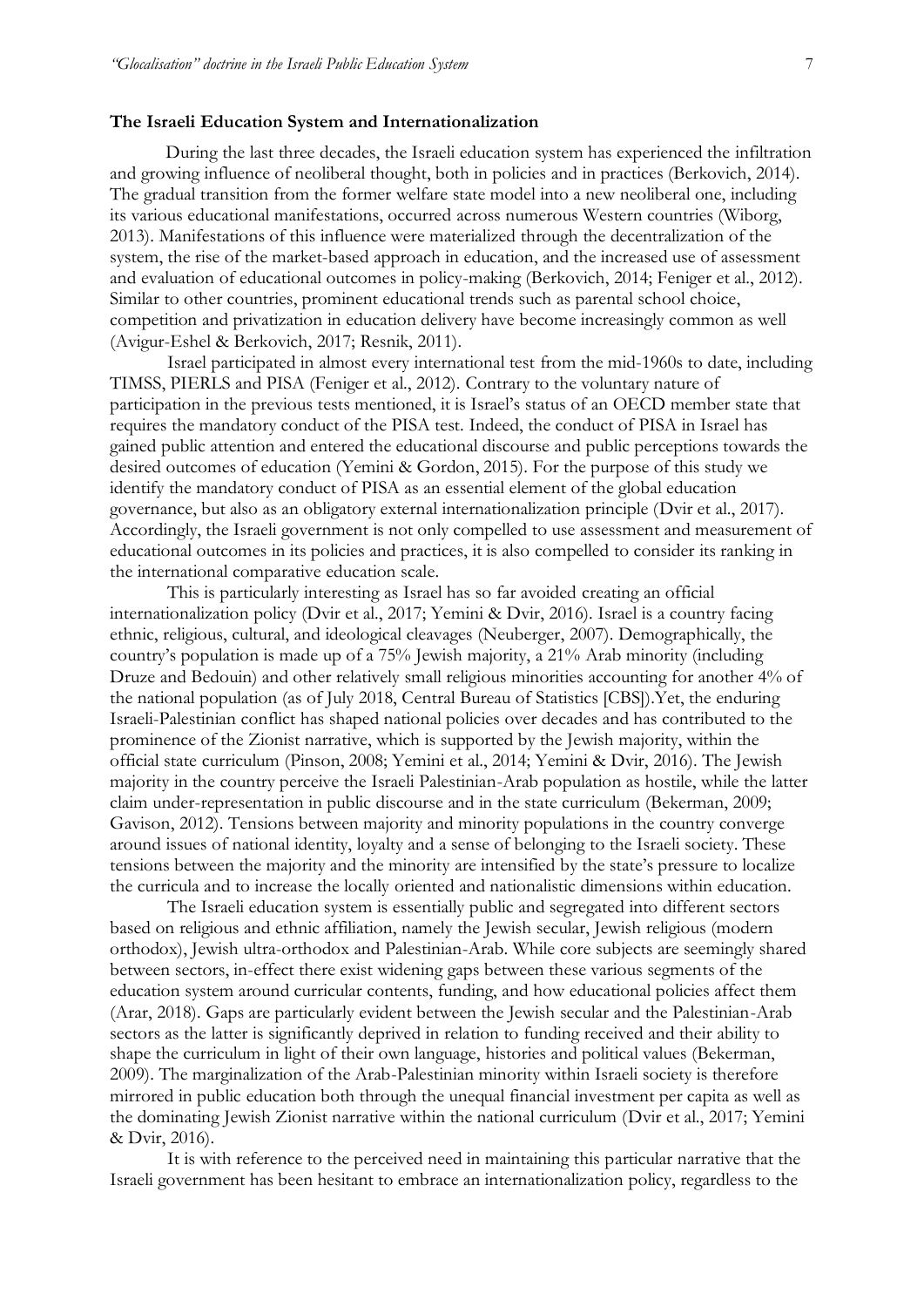identity of the ruling political party (Yemini et al., 2014; Yemini & Dvir, 2016). Despite this reluctance, there are now signs that the MoE understands it may need to engage with this agenda more overtly in some way. One indication of such a shift is the MoE's recent decision to certify two new public high schools offering an international curriculum (i.e. the International Baccalaureate Diploma Programme) for the first time in the country's history (Dvir et al., 2017; Yemini & Dvir, 2016). A second instance is arguably the articulation of the 'Glocalisation' doctrine as embedded in the new FOP policy paper, which could become a far bolder and more comprehensive effort to embed internationalization within the Israeli public education system. In this paper we aim to explore how the 'Glocalisation' doctrine emerged from an ostensibly open consultation process, how it is ultimately defined in the FOP policy paper, and which policy actors might have played a role in promoting and shaping the definition of this doctrine.

#### **Methodology**

The focus of this study is the policy document entitled 'Future Oriented Pedagogy Outline' published by the Israeli Ministry of Education's research and development department. The document contains a theoretical orientation section, a detailed account of the methodology utilized to develop the model, and finally, the FOP model itself is presented. Publication of the document was on the MoE website and is easily accessible. In addition to the six new doctrines presented in the policy document, it details the process of developing this policy, which is quite unusual for the formation of Israeli education policies. Though unusual, this detailed step-by-step recounting of the process and development of doctrines enables us to analyze the construction of the policy-making process (as it is depicted in the document) and to identify the actors who were involved (and those who were not). However, we maintain a cautionary approach with regards to the accuracy of the information presented in the document (Edwards, 2017). Findings from textual analysis often require further investigation based on other methodologies (Yin, 2003). Although it focuses on textual analysis of one document, this study is positioned within a larger body of work exploring internationalization in schools in Israel.

In this paper we specifically follow the development of the 'Glocalisation' doctrine, one of the six new doctrines presented in the document. The 'Glocalisation' doctrine is critical not only due to our interest in internationalization, but also significant because it signals a move towards internationalization that has so far been obfuscated and certainly not directly articulated in previous MoE policies.

This study is a part of a larger study of internationalization in the Israel education system in which we offer a detailed analysis of the contents and of the structure of the FOP new policymaking process by employing discourse theory as our analytical framework. Discourse theory explores policy-making by investigating the linkages between various levels of policy-makers with the purpose of identifying power relations in their struggle over meaning (Taylor, 1997). Discourse theory also investigates specific policy-making processes in broader cultural and historical contexts. Underlying this approach is the understanding that discourse produces the world they refer to through various means of emphasis, framing, and formulation (Volles, 2016). We selected this method to reveal different aspects of the policies than usually focused on in research, namely the evolution of a specific doctrine within a larger body of policy, and its relation to the type of policy-making process enacted in the examined case. Through these prisms we examine: the wording, framing, justification, the context presented, the alternatives, and additional issues. These elements are all significant when considering the implementation of the policy. In this case we constructed codes and themes for analysis of the FOP document by utilizing thematic analysis (TA). The aim of TA is to identify and interpret key features of data, guided by the research questions (Clarke & Braun, 2017). During data collection we referred to sections in the document that explicitly and directly relate to the 'Glocalisation' doctrine.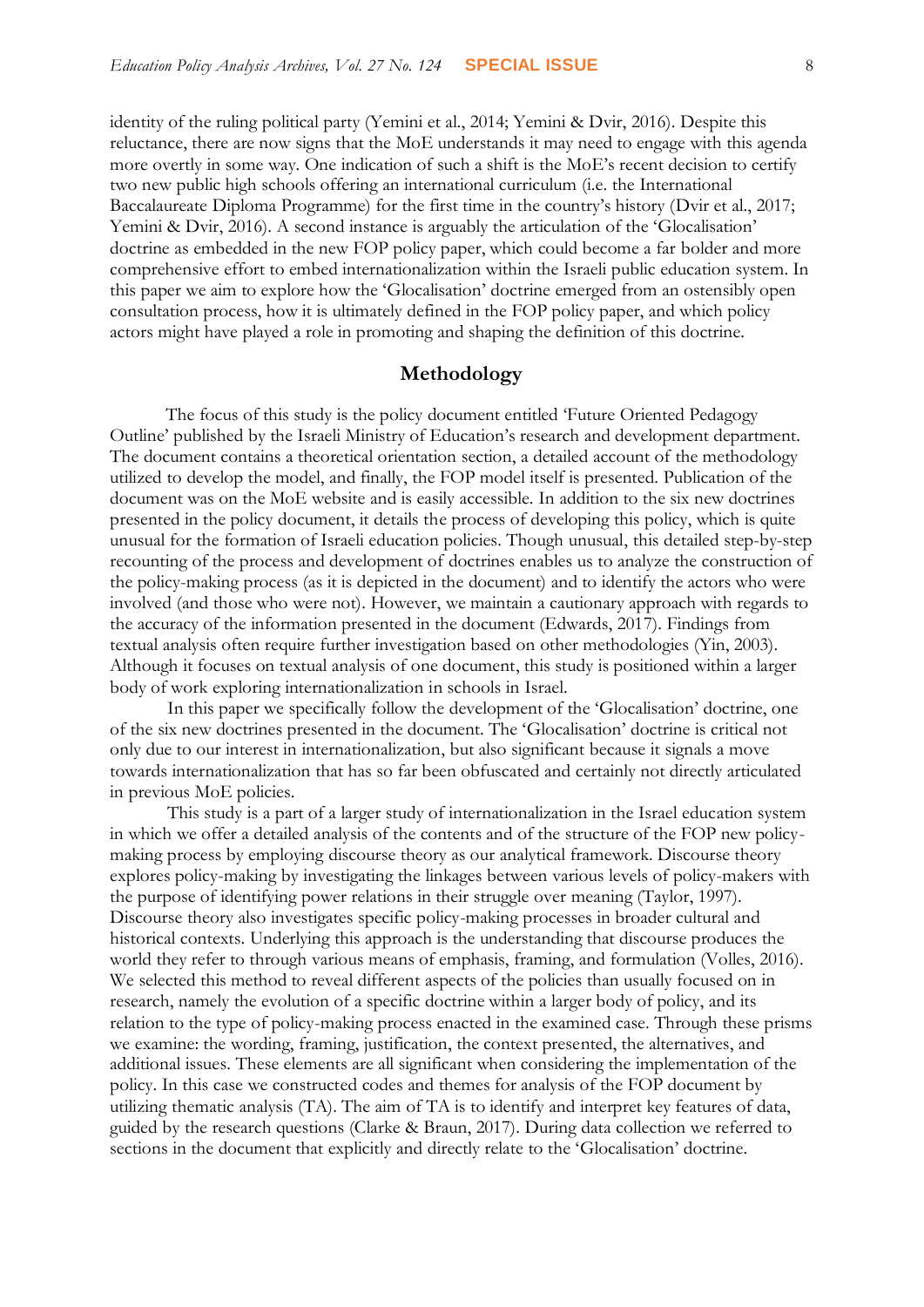Additionally, we actively searched for references to the following terms: 'international', 'global', 'glocal'.

The limitation of this study is its relatively narrow scope. As our work relied only on textual analysis and was not triangulated with other research tools such as interviews with FOP personnel, it is possible that our findings indicate a different narrative to that intended by the FOP unit. Or the depicted policy development process may not mirror how it was understood or experienced by the various participants. Further studies of the 'Glocalisation' doctrine should involve such research foci and open further questions emerging from this policy development process more broadly. However, given the details provided in the report on the development steps, we suggest that our analysis provides a valuable inquiry into the why and how the policymaking process is set out, and offers one way to examine the active, passive or silence role of different non-state actors.

## **Findings**

The findings are presented in two sub-sections. The first section answers the first research question, investigating how the process of policy-making that resulted in the FOP report was facilitated. The second section focuses on the evolution of the 'Glocalisation' doctrine during the FOP model formation process.

#### **Participation and Compliance with Global Trends**

Participation of non-MoE stakeholders in the formation of the FOP policy is highlighted in the document. The document provides a detailed overview of the professional affiliation, role and, in some cases, name of stakeholders who participated in the process. The participatory approach is described by the authors of the document (MoE, 2016) as "innovative" (p. 9); utilizing "collective wisdom" (p. 8) and being "future oriented". Diagram 1 presents the various stages of policy formation (MoE, 2016, p. 11).



*Diagram 1:* Formation of the FOP model (MOE, 2016, p. 11)

The online collective discussion is at the core of the policy formation process. The MoE invited people from the following stakeholder groups to participate in the discussion - local municipality officials; parents; students; education administrators; educators; scholars;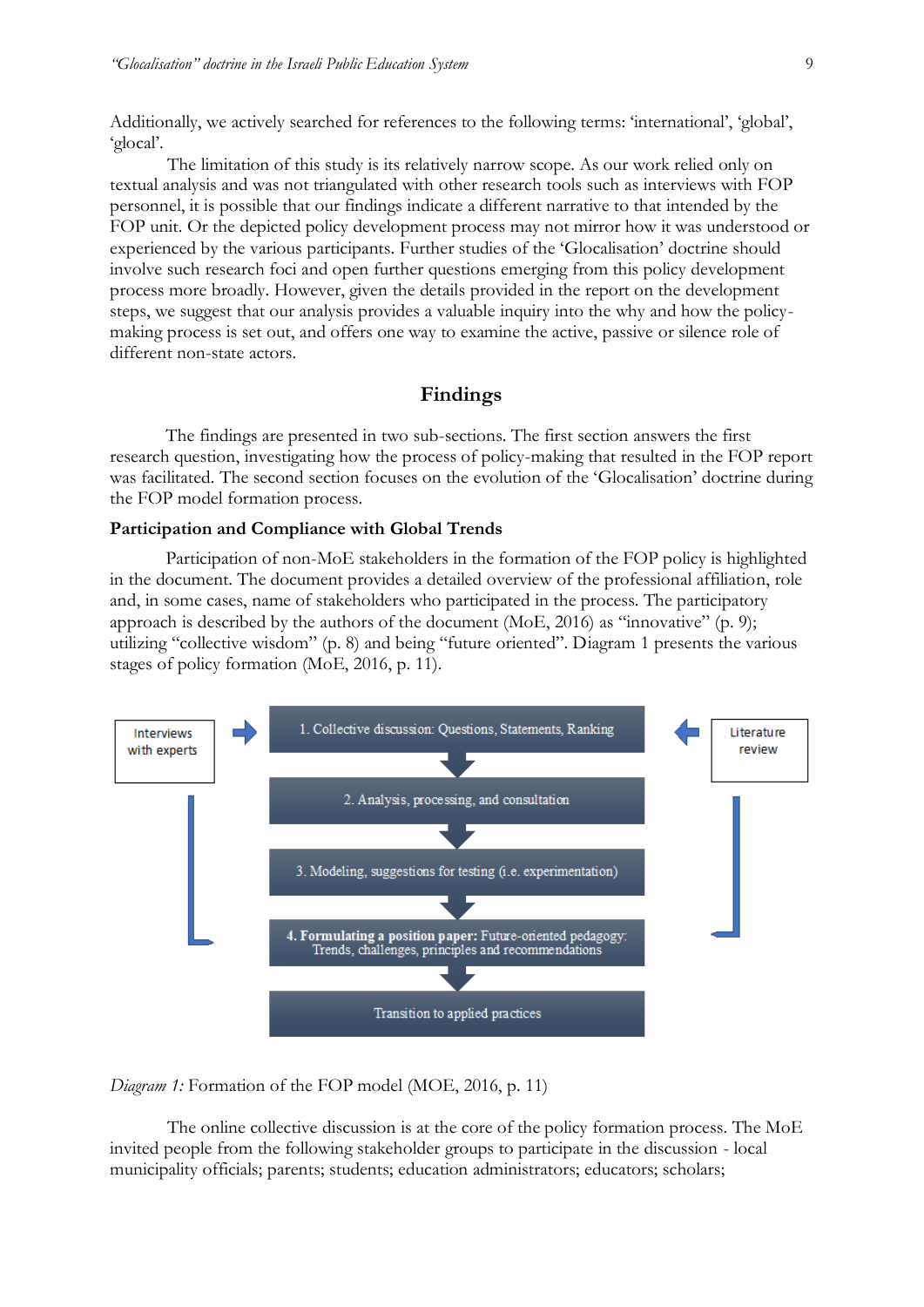representatives from the high-tech, finance, and industry; and environmentalists. In all, 130 representatives from these groups took an active part in the discussion (MoE, 2015, p. 36). The policy document does not provide any further information concerning the selection of stakeholder groups and the actual representatives. Consequently, questions regarding whether and how marginalized groups may or may not be represented, the specific relevance of involved stakeholders to schooling, or why particular invitees were chosen over others remain unanswered in this document.

The online collective discussion was administered by the FOP unit and launched with the introduction of 54 preliminary guiding questions. In the construction of the latter, the FOP unit was assisted by a designated group of 15 professionals composed of scholars, high-tech professionals, educators and future foresight experts (who themselves are also experts from academia and the business sector; MoE, 2016, p. 121). Personal information of each of the 15 participants is provided in the document, though how they were selected is not. As explained in the document, preliminary questions were structured according to the methodology that categorizes information across Social, Technological, Economical, Environmental, and Political (STEEP) domains (as per Kyler, 2002). STEEP is a common methodology used by business organizations for the purposes of evaluating their competitive environment in various decisionmaking processes including mergers and acquisitions (Kyler, 2002). Significant about the use of STEEP by the FOP unit is that it is formally spelt out as the approach used by businesses, a practice that has been widely criticized by scholars elsewhere (Ball, 2012).

Participants of the online discussion were asked to respond to the prescribed questions as well as given the opportunity to raise their own ideas about future education trends. Overall, 584 statements were collected during the discussion, with an additional 710 general comments (MoE, 2016, p. 35). This data served simultaneously as output of the online collective discussion and as input for further stages of the model formation process. Collected data was analyzed by FOP unit staff as per the OECD's Model for Innovative Pedagogy (OECD, 2016). This model identifies eight components for pedagogy, namely content and curriculum, assessment, learning and teaching practices, organization, leadership and values, interconnectedness, and physical and technological infrastructures (OECD, 2016). The use of an OECD model in analysis of the collected data indicates the FOP unit's strong affiliation to global organizations' thinking in national policy-making (Lingard & Sellar, 2014). Whether this choice reflects the borrowing of what was perceived by the MoE unit as a best practice, or a different selection mechanism was at work here is unclear from the document. Regardless, the OECD's model introduced terminology and concepts that are relevant to the development of a particular educational discourse within the MoE. Noteworthy in this context is the infiltration of educational discourses dominating the current global education field to an Israeli MoE policy-making process (as per Lewis et al., 2016). No evidence of compulsory compliance with OECD practices is traced in the document, however compliance may be voluntary in nature and still enable leverage and influence.

The initial data generated by the online collective discussion was then summarized into 81 final statements. How comprehensive this reviewing and summarizing of the overall collected data was is not described in the policy document. A third phase of policy formation engaged another group composed of 21 participants from the MoE, NGO'S, and future-foresight experts. Their role was to categorize all 81 final statements according to several criteria (the full details of which are not provided in the policy paper) and to rate each statement's prospective weight to the future development of education in Israel (MoE, 2016). The final outcome of this stage was the formation of the FOP model.

As far as the structure and participatory elements of the FOP model formation process our analysis points to several findings. Firstly, public participation is presented throughout the document as an important component in the policy-making process. Indeed, we found that the authors of the document included detailed information of the number of non-MoE participants, emphasized the range of professions represented, and their affiliation to both the public and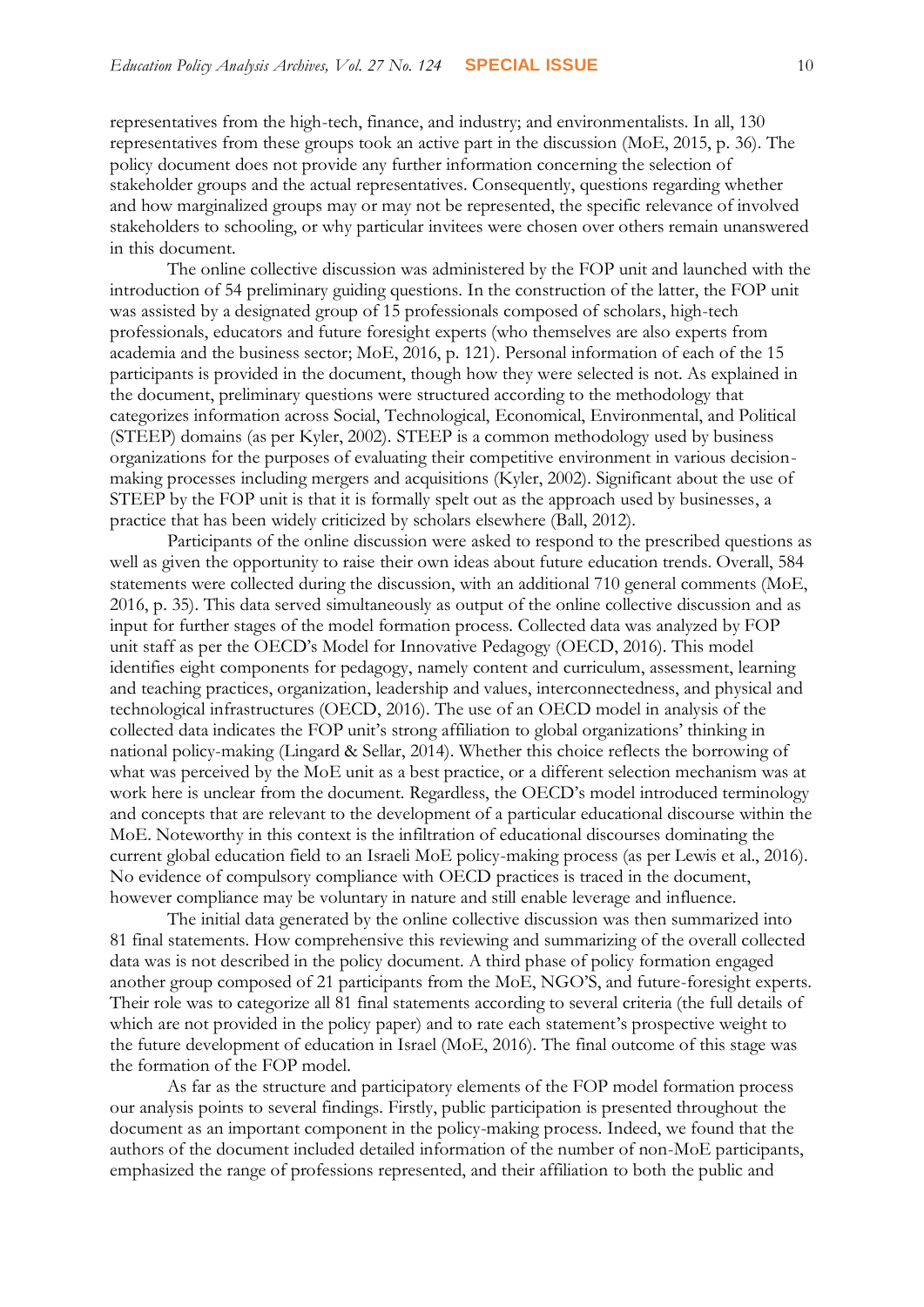private sectors (see for example MoE, 2016, p. 34, 36). The mix of participants from different domains is indicative of the use made by the MoE of "mass wisdom". This arguably allowed the FOP unit to reach "a definition of a desirable and agreed upon future trends." (MoE, 2016, p. 34). We suggest that the FOP unit sought to present the production of a wide consensus as justification for the doctrines selected, and for their implementation. Moreover, the claimed consensus allowed the FOP unit to touch upon the delicate issue of identity and national belonging in the Israeli society, as reflected in the 'Glocalisation' doctrine. This policy-making strategy enabled enhanced legitimation to the MoE in an 'unexplored territory' (Weiler, 1983).

Nevertheless, in close examination of the outline, we came by no evidence or reference describing how participants were selected by the FOP unit, and whether or not the composition of the participants' body was representative of the Israeli society. For example, we argue that by turning to academia and representatives of the high-tech sector already at the formation of preliminary questions for the collective discussion, the FOP unit chose to focus on particular voices and thus overlook others that may have contributed further insights to the outline. An example of the silencing of specific voices is traced in the exclusion of Israeli parents as a designated group from the initial stages of the FOP model formation process. In the last decade, Israeli parents have gained a new and central role in the education system that is articulated in their solidified and integral role in decision-making within schools (Avigur-Eshel & Berkovich, 2017). Moreover, teachers as a designated group were also excluded from the preliminary stages of the model formation process. In recent years Israel has successfully implemented a series of reforms in teacher's employment structures and in teacher training designed to improve their status within the Israeli society (Taub, 2015). By excluding those two main internal stakeholder groups, the FOP unit proactively shaped the participatory process in a way that will enable minimal intervention of internal groups within the process. As both groups—parents and teachers—are expected to participate in the new policy and at the same time are excluded from the initiation of the policy formation process, we question whether this choice by the MoE reflects a hidden agenda of shaping future pedagogy based on adoption of global trends and academic research instead of relying on authentic voices from the education field in Israel.

The narrowing down of 584 statements collected in the online collective discussion by the FOP unit to a final 81 statements also suggests a less than fully participatory process. It appears that only a group of 21 participants, mainly MoE and FOP employees but also future foresight experts and heads of educational institutions were consulted and involved in this part of the process. Their aim was to rate the statements according to the following four criteria. (1) significance to the future of education; (2) personal choice; (3) probability of application; and (4) current implementation (MoE, 2016, p. 36). By applying a multi-dimensional classification method to the criteria and the actual rating (p. 38), the FOP unit was able to construct a master scheme for all collected statements. Table 1 presents the final statements scheme. Markedly, only four (4) statements directly related to 'Glocalisation' were incorporated in the scheme, a relatively low rating when compared to the number of statements referring to 'Collaboration' or 'Informal learning', among others. Yet, despite this less concentrated interest and focus on aspects of internationalization, 'Glocalisation' was still chosen by the FOP unit as one of six doctrines and incorporated into the model. This suggests that the FOP unit felt strongly that such a focus was necessary. It used this part of the analysis process, with a selected group of participants, to push this doctrine through.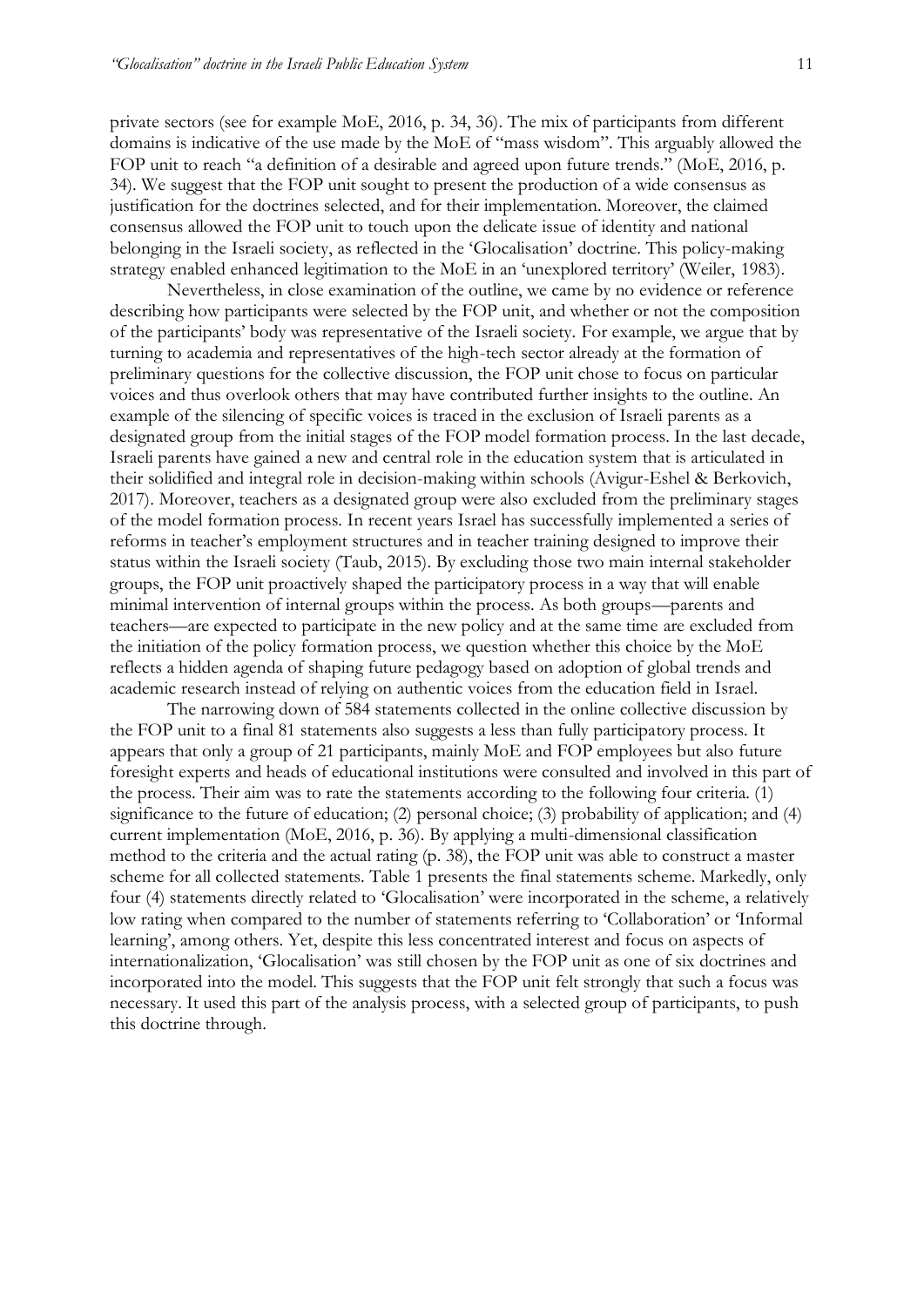| Table T                    |  |
|----------------------------|--|
| The final statement scheme |  |

 $T<sub>T</sub>$ 

| Category                                                           | Number of statements |
|--------------------------------------------------------------------|----------------------|
| Collaboration (at all educational levels and populations)          | 16                   |
| Implementation of advanced learning practices                      | 14                   |
| Autonomy (at all levels in the education system)                   | 14                   |
| Openness and connecting educational institutions to the real world | 11                   |
| Use of advanced technologies in pedagogy                           | 11                   |
| Acquiring skills and competencies towards the 21st century         | 9                    |
| Informal learning                                                  | 7                    |
| Transformation (dealing with the changing reality)                 | 7                    |
| Changes in the teacher's role and teaching methods                 |                      |
| Adjustment of teacher training and development                     |                      |
| Reducing gaps and equality                                         | 5                    |
| The ability to instill pedagogical and technological innovation    | 5                    |
| Glocalisation                                                      | 4                    |
| New assessment and qualification methods                           | 4                    |
| Personalization and individual learning                            | 3                    |
| Vision and strategy in the education system                        | 3                    |
| Infrastructures and advanced learning spaces                       |                      |

Moreover, the report suggests that as the FOP model begun to emerge, fewer and fewer non-FOP participants were involved. Annex 6 of the document (MoE, 2016, pp. 222-223) presents the list of participants who took part in rating prospective pedagogic developments of the FOP model. The list is composed almost solely of FOP unit employees. Analysis of Annex 6 suggests a lack of representation of different sectors of the Israeli society during the latter stages of policy formation. Arguably, representation of all sectors of society is imperative if a 'true' consensus is to be achieved. We suggest that a consensual state may have been achieved among participants of the process, but that wider representation of sectors across Israeli society might have led to a rather different set of statements. In the context of the 'Glocalisation' doctrine, for example, which carries implications concerning national identity, the inclusion of minority populations in the discussion would have been particularly significant. Yet, no reference to the issue of minorities is engaged with within the document.

Secondly, we highlight the presence of representatives from various business sectors (finance, industry, high tech) as well as the use of the STEEP methodology as markers of the continuous rise of concepts and ways of working shaped by market-based logics within the Israeli education system (as per Berkovich, 2014, 2018). The STEEP methodology is used to evaluate the competitive environment of business firms, it does not deal with philosophical questions concerning the nature and aims of education. It does not map future trends in culture, which are an important part of the education ensemble (Robertson & Dale, 2013). The choice made by the MoE to utilize STEEP may imply to dominating perceptions.

Thirdly, the online collective discussion resulted in 584 statements. The FOP unit then "organized and structured all the statements into 81 final statements" (MoE, 2016, p. 35). While the outline presents the list of 81 statements chosen by the unit as the final output of the discussion (MoE, 2016, pp. 158-204), it remains unclear what methodology was utilized by the FOP unit in the statements' selection process, what data was excluded from the final statements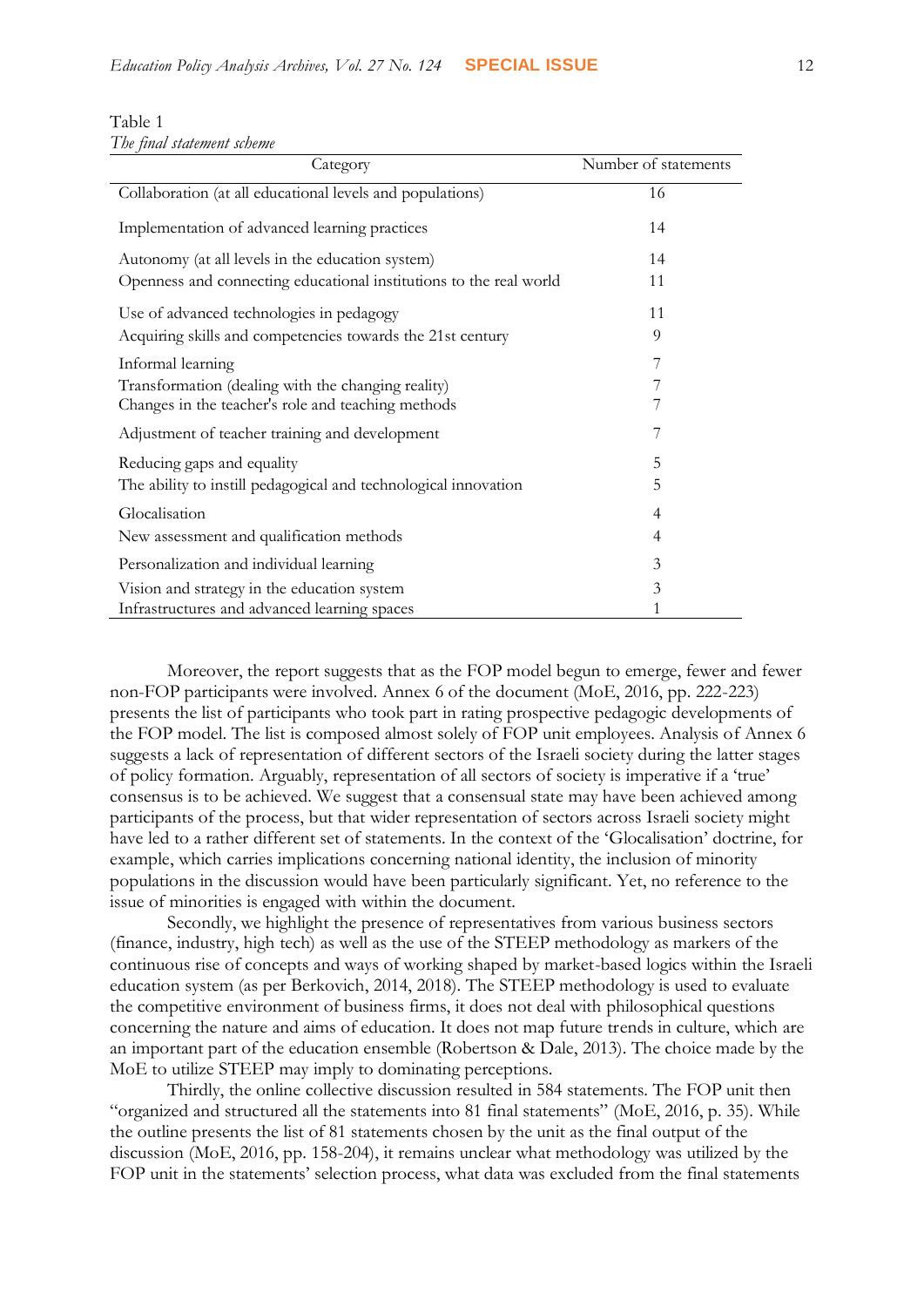list, and whether any changes to statements were made and so forth. However, considering the state's pursuit of public legitimacy, this act may signal that the MoE removed provoking statements that target marginalized communities in Israel (Weiler, 1983). We argue that this acts as another silencing mechanism. The report presents the consultation process (or at least elements of it) in great detail, but skips parts of the analysis which so clearly shape the final pedagogical doctrines. This act of representing the process as transparent, but omitting the detail in a number of steps, may be successful in also silencing any criticism that might otherwise have arisen.

Fourthly, the use of the OECD's model for innovative pedagogy is worthy of particular attention. It seems that the FOP unit recognizes this OECD apparatus as a pre-cursor of future trends in education. The unit therefore made use of the model and thus demonstrated voluntary compliance with the OECD's vision of innovative pedagogy, basically incorporating into the policy-making process the views of certain local stakeholders only, but also embedding the global machinery of intragovernmental organizations' wider agenda in this process. Although the OECD in not a private entity per-se, it is a driver in the promotion of a market-based approach to education (Lingard & Sellar, 2014). Given this position, the passive intervention of the OECD as a stakeholder in the FOP policy formation can be regarded as promoting privatization.

We argue that the FOP model offers a very specific, guided future imaginary of what education should look like in Israel, furthermore suggesting this was arrived at via a strongly consensual process, facilitated through participatory governance procedures. This imaginary is justified and directed by choosing specific types of participants, by excluding others, by using a for-profit sector-oriented methodology, and by categorizing the collective results according to the OECD's model for innovative pedagogy. In other words, we claim that this represents a pseudoparticipatory process under the guise of an authentic participatory one.

#### **Evolution of the 'Glocalisation' Doctrine**

In order to track the materialization of the 'Glocalisation' doctrine as published in the policy document we examined the various stages in which related contents appear: (a) preliminary questions for the online collective discussion (see Table 2); (b) statements collected from the online collective discussion (see Table 3); and (c) the final phrasing of the 'Glocalisation' doctrine.

Preliminary questions were scrutinized for references to the 'global', 'local', '21<sup>st</sup> century' or 'international'. Questions identified as relevant to our search (see table 2) convey a broad array of assumptions that otherwise may be considered controversial. For example, questions concerning the economic domain (questions number 5971, 5966 in the list) refer to themes such as the "knowledge-based economy" and "global consumerism". Further descriptions provided in the outline expand on these issues: "The currency of the knowledge-based economy and the global economy are the skills of the 21st century" (MoE, 2016, p. 146). Moreover, the policy paper particularly foregrounds communication skills: "The need for global communication encourages the study of different languages and cultures and opens the door to language and cultural mediators in work and in studies" (MoE, 2016, p. 149). These quotes depict a certain type of future imaginary, one which is closely related to neoliberal economic discursive constructions (Harvey, 2005). Accordingly, the rationale for internationalization in this context is to prepare students for the global economy and employment market in which they will compete in their future lives.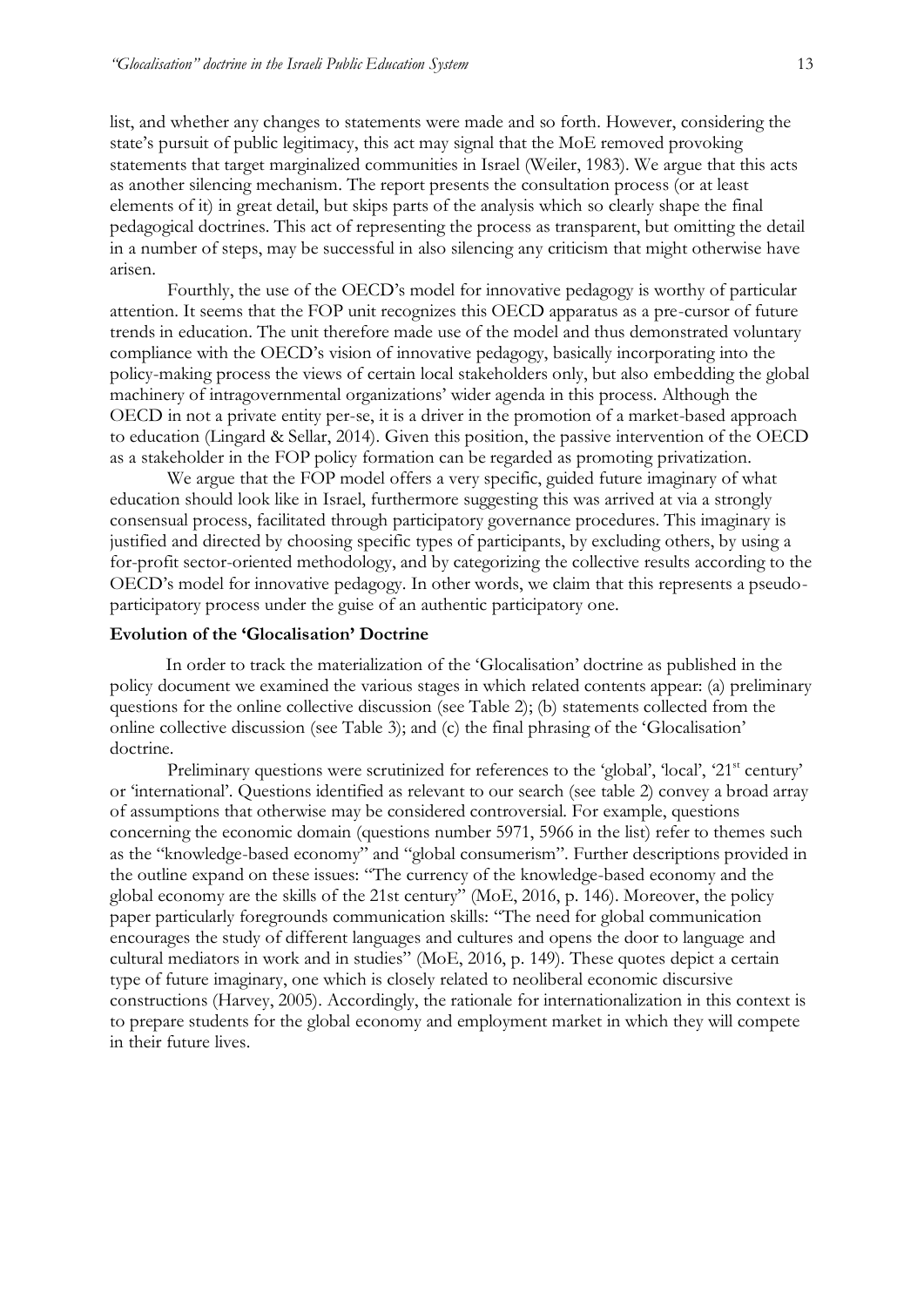| Last of pretimentally questions for the coulettel tascussion referring to internationalization |      |                                                                          |
|------------------------------------------------------------------------------------------------|------|--------------------------------------------------------------------------|
| Economic                                                                                       | 5971 | How can the education system develop students' readiness for the global  |
|                                                                                                |      | knowledge economy of the 21st century?                                   |
|                                                                                                | 5966 | How should the education system prepare students to a world of           |
|                                                                                                |      | consumerism, global online commerce, cooperative economy and             |
|                                                                                                |      | consumers who are also producers?                                        |
| Environmental                                                                                  | 5994 | How should the education system develop and assimilate awareness,        |
|                                                                                                |      | behaviors, and skills for coping with global warming and biodiversity    |
|                                                                                                |      | vulnerability?                                                           |
| Political                                                                                      | 5998 | How should the education system develop among students a global          |
|                                                                                                |      | awareness and skills as of citizens of the world, while preserving their |
|                                                                                                |      | national and local identity?                                             |

Table 2 *List of preliminary questions for the collective discussion referring to internationalization*

On a different note, question number 5998 is of particular significance for it portrays beyond-national citizenship as a desired outcome of education. By raising the topic of 'worldcitizenship' (MoE, 2016, p. 152), the MoE directly touches upon the topics of national identity and belonging, which are in continuous debate within the public discourse in Israel. This question also represents a slight diversion from the neoliberal discourse concerning internationalization, adding issues of identity and consciousness, that many times are depicted as opposite to economic driver of internationalization (Dvir et al., 2018). Additional information concerning question number 5998 provides the following description*:* "The identity of young people today is undergoing accelerated globalization and they develop a global consciousness/identity based on the insight that our quality of life, if not life itself, is dependent on worldwide cooperation" (MoE, 2016, p. 152). We argue that the MoE's decision to introduce this topic as a preliminary question is not trivial, and rather significant in light of the otherwise Zionist-oriented curricula (Agbaria & Pinson, 2018). In the absence of state policy in this matter (Dvir et al., 2017; Yemini & Dvir, 2016), it seems that this was a bold decision aimed at generating a discourse concerned with non-national citizenship, which in turn legitimizes its entry into public discourse via the 'participatory' policy-making process.

Table 3

*List of statements resulting from the collective discussion on internationalization, as per the OECD's innovative pedagogy model*

| <i>Powia</i> xy mour                            |        |                                                                                                                                                                                   |
|-------------------------------------------------|--------|-----------------------------------------------------------------------------------------------------------------------------------------------------------------------------------|
| Category                                        | Number | Statement                                                                                                                                                                         |
| Content and<br>curriculum                       | 6669   | Students should acquire the understanding and experience of the elements<br>of globalization and multiculturalism that are vital to the conduct of the<br>knowledge-based economy |
|                                                 | 6609   | Students should develop a multi-faceted and synergetic literacy network to<br>help them function independently and intelligently in a complex and global<br>reality               |
| Leadership<br>and values                        | 6680   | We must implement ways of action that balance the development of a<br>multicultural and global consciousness and the fostering of a Jewish and<br>Israeli national identity       |
| Physical and<br>technological<br>infrastructure | 6652   | Social networks should be used to establish a wide range of learning<br>knowledge communities as per role, organization or subject from school<br>level to global level           |

Statements presented as the outcome of the process of consultation were identified and examined for by using TA. As far as statements concerning the economic domain, our analysis shows a direct content-related response. Statements number 6669 and 6609, for instance, reaffirm the centrality of the global knowledge-based economy and relate also to the topics of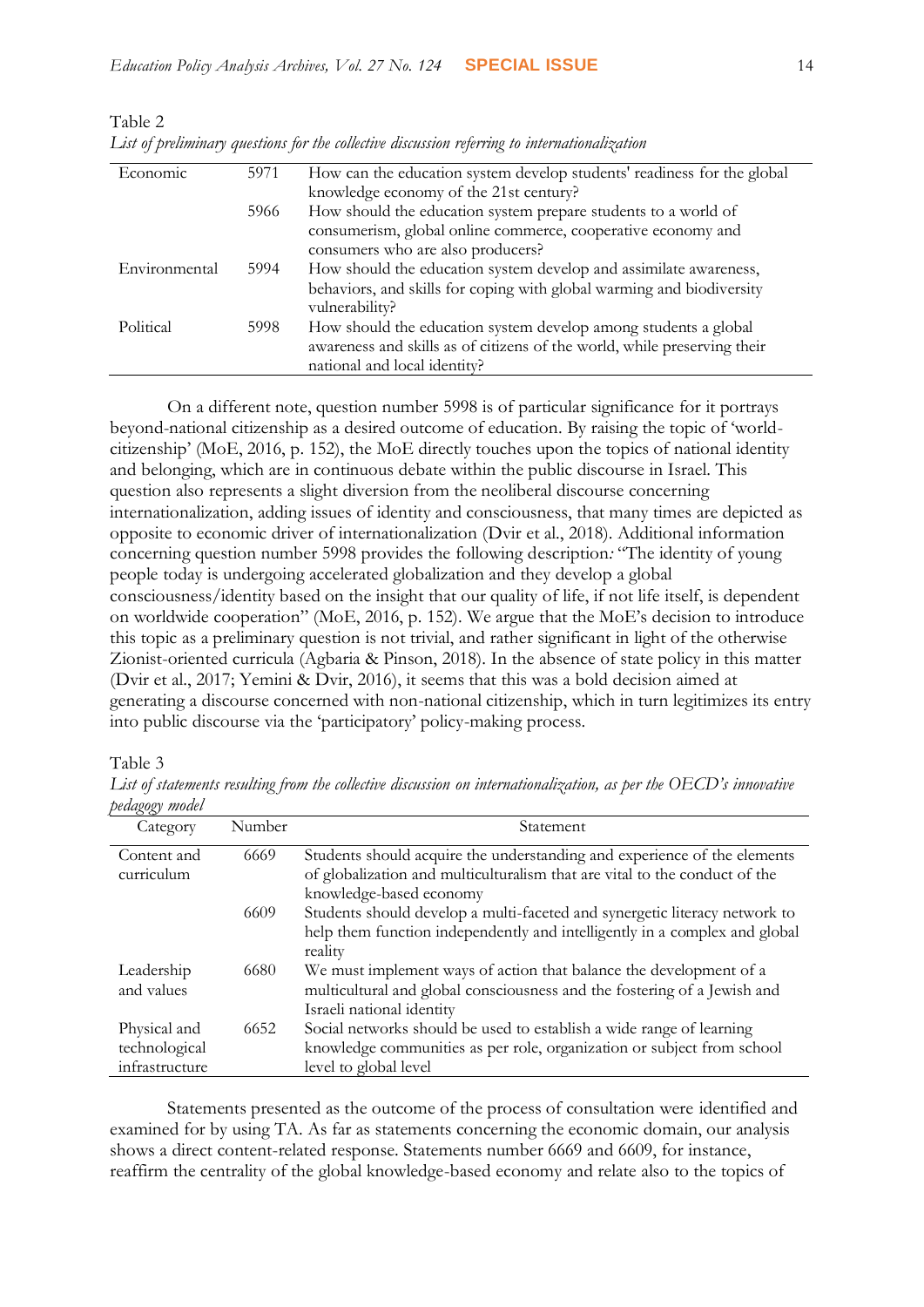multiculturalism and the need for international literacy. As mentioned in the previous section, the outline does not expand on the excluded statements.

However, statement number 6680 introduces a new dimension into the discourse which was not included at all in the preliminary questions. The term 'world citizenship' (which was presented initially in the guiding questions) is removed and replaced by the term 'global consciousness'. Notably, the chosen statement avoids any reference to beyond-state citizenship, contrary to the preliminary question assumption. Moreover, while the matter of collective national identity is controversial in Israel, this statement addresses only a Jewish identity and refrains from explicit reference to minority populations: "We must implement ways of action that balance the development of a multicultural and global consciousness and the fostering of a Jewish and Israeli national identity" (MoE, 2016, p. 194). Meanwhile, the further description of this statement presents a somewhat different view:

We must educate towards multiculturalism, tolerance and prevention of exclusion among streams in Israeli society, and encourage activities of encounters and removal of barriers between students from different streams such as religious, secular, ultra-orthodox, Jewish and Arab…the education system is faced with the challenge to educate for multiculturalism and acceptance of the other while maintaining critical thinking about cultures that is not biased by the need to maintain political correctness at all costs. (MoE, 2016, p. 195)

The description essentially contradicts part of statement number 6680 and balances its embedded nationalistic notion with a more open multicultural one. However, no further reference is made to 'global consciousness' or to other global attributes. In that sense, we find that statement number 6680 and its associated description focus on issues of local identity much more than its respective preliminary question did, which used the term 'world citizenship' and was inclined towards global aspects of education. It seems that the online collective discussion therefore did raise other conceptions relevant to the meaning of citizenship than those suggested initially by the MoE. This is one example of where the influence of non-MoE participants on the policy formation process is traceable and could be argued to be substantial.

The final phrasing of the 'Glocalisation' doctrine as it appears in the FOP policy paper is: "The learner develops a systemic understanding of the environment, from the local level to the global one, and generates complex identity and consciousness that consists of a harmonious mix of global and local components and values" (p. 19). Terminology used for the doctrine lacks a specific ethnic or religious affiliation and therefore maintains neutrality in terms of national identity. However, this terminology also avoids any reference to beyond-state citizenship. Simultaneously, the final phrasing avoids the concepts raised by participants of the online collective discussion concerning Jewish identity and national citizenship. Thus, we argue that the outcomes of the participatory process were modified by the MoE in the making of the final phrasing.

The 'Glocalisation' doctrine stipulates a complex local-global identity structure that shapes relations between the individual, the nation-state and the broader world. This is the MoE's rationalization for the need to internationalize the Israeli education system. Arguably, such value-neutral phrasing could in principle be accepted by all groups across the Israeli education system and at the same time introduce global dimensions to Israeli education. Additional vagueness and openness to interpretation of the doctrine is tracked in the unspecified meaning of 'components' (skills, perceptions or knowledge) as well as the particular nature of local or global 'values.' This may serve the MoE well if it intends to instill 'Glocalisation' across all educational sectors. As described in an explanation to the 'Glocalisation' doctrine:

Glocalization creates for the nation and the individual conflicts of identities, values and interests, which can cause tensions and rifts in society and among individuals. The phenomenon of glocalization exists in many countries of the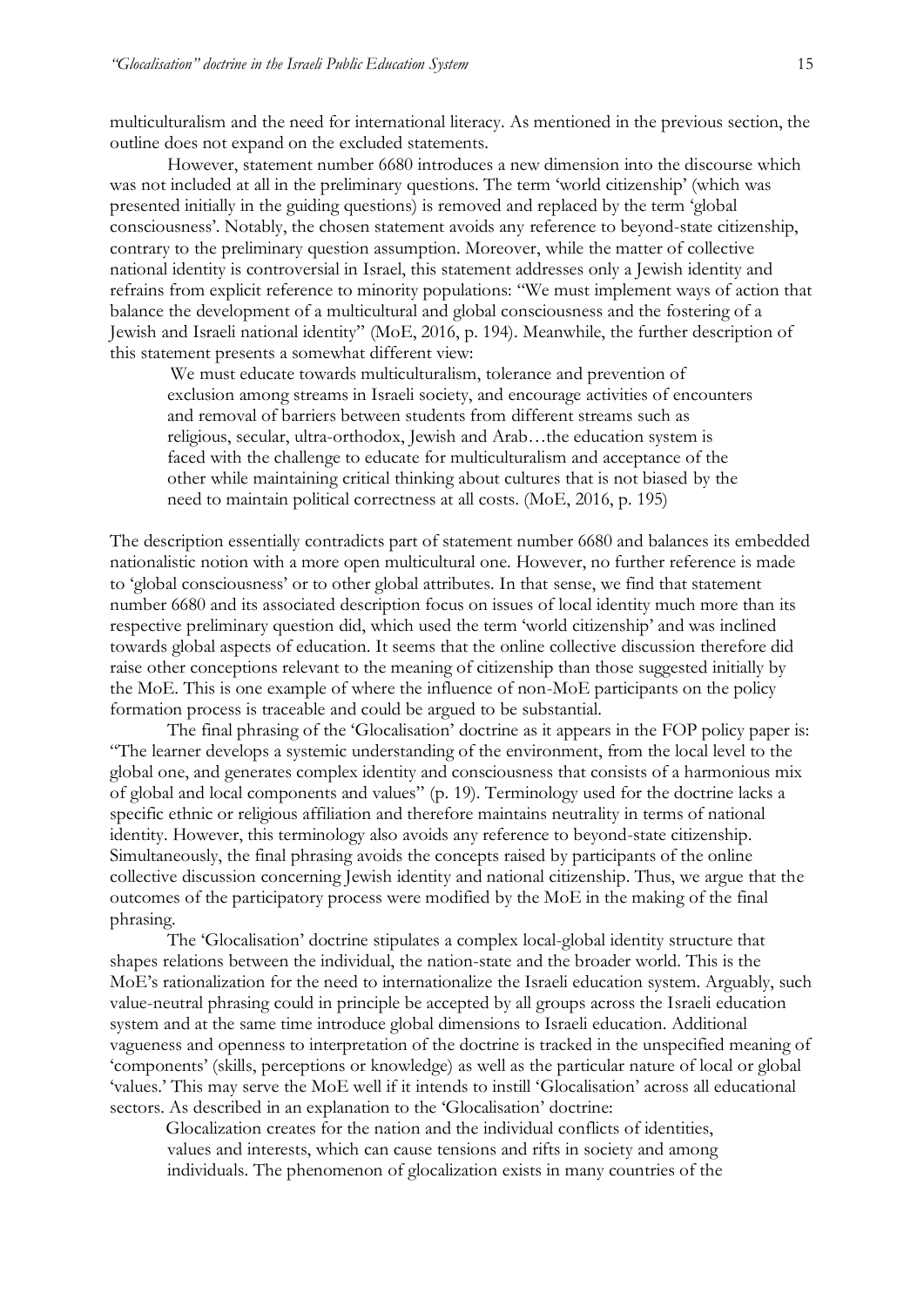world, with each country having different and unique characteristics…a glocal identity thus includes a harmonious and balanced mix of global and local components and values. The desired focal point of balance is culture-dependent and educational, and therefore may be different in each of the existing educational sectors in Israel." (MOE, 2016, p. 94)

This bold confession illuminates the existence of contradictions and difficulties concerning the issue of national identity as seen by the MoE. It provides a lucid example of the complexities that the MoE is having to confront in its attempt to deliver a new policy for pedagogical development. In reference to the evolution of the political aspect of 'Glocalisation' as detailed above in question number 5598 (see table 2) and statement number 6680 (see table 3) it seems that the MoE sought to find a definition that will not directly collide with the perceived national interest concerning Jewish identity, and at the same time refer to the importance of global dimensions in education. By refraining from a more specific phrasing, the MoE practically allows differentiated interpretation and implementation of 'Glocalisation' among different educational sectors. The latter are expected to develop related pedagogical practices which are customized to their own characteristics and cultures, thereby fulfilling their own particular needs.

# **Discussion and Conclusions**

In this study we explored a policy document issued by the Israeli MoE. The FOP policy paper offers six doctrines for pedagogical reform and future development at school system level in Israel. We analyzed the genesis and the materialization of the 'Glocalisation' doctrine both by tracking the policy-making process as described in the policy paper, and by tracking the rationale for 'Glocalisation' as depicted and developed through various stages of the process.

Internationalization of the Israeli schooling system is potentially significant. The document expands on that by outlining environmental, economic and political rationales as well as by arguing that graduates of the schooling system will live and work in both local and global environments (MoE, 2016, p. 76). Jointly, these create a multifaceted rationale for the adoption of 'Glocalisation' within schools in Israel. This had been the first direct acknowledgement of the need to internationalize the education system in Israel, despite the locally-oriented and nationalistic directions that the Israeli education system has adopted in past decades (Bekerman, 2009; Dvir et al., 2017; Gavison, 2012; Yemini & Dvir, 2016; Yemini & Fulop, 2015). The new doctrine tackles this issue at a systematic level, as 'Glocalisation' is one of six doctrines that will arguably direct the system's future reforms and developments.

The MoE treatment of the tensions shaping Israeli society is also noteworthy, that has implications for the way we analyze developments in other national contexts. On the one hand, the FOP policy paper lucidly addresses the issue of national identity as a complex social discourse. On the other, the policy paper promotes and in fact justifies the use of the 'Glocalisation' doctrine as a state interest. It seems that the mechanism which can manage such contradictory views will be the differentiated modes of implementation among the various educational sectors which the vagueness of the doctrine itself points to. We argue that this method of implementation intentionally lacks explicitness, so as not to have to confront the possible opposition from religious Jewish and Palestinian Arab communities. Nevertheless, we argue that in the absence of a clear implementation 'manual', a differentiated adoption of 'Glocalisation' may lead to further development of social gaps between and within educational sectors. In this footpath, sectors and communities that receive higher funding or those which are associated with other forms of internationalization, such as university graduates, academics and employees of international corporations may benefit from this doctrine considerably more than others. Marginalized groups within Israeli society, and the Arab-Palestinian society in particular, are therefore less likely to adopt 'Glocalism'.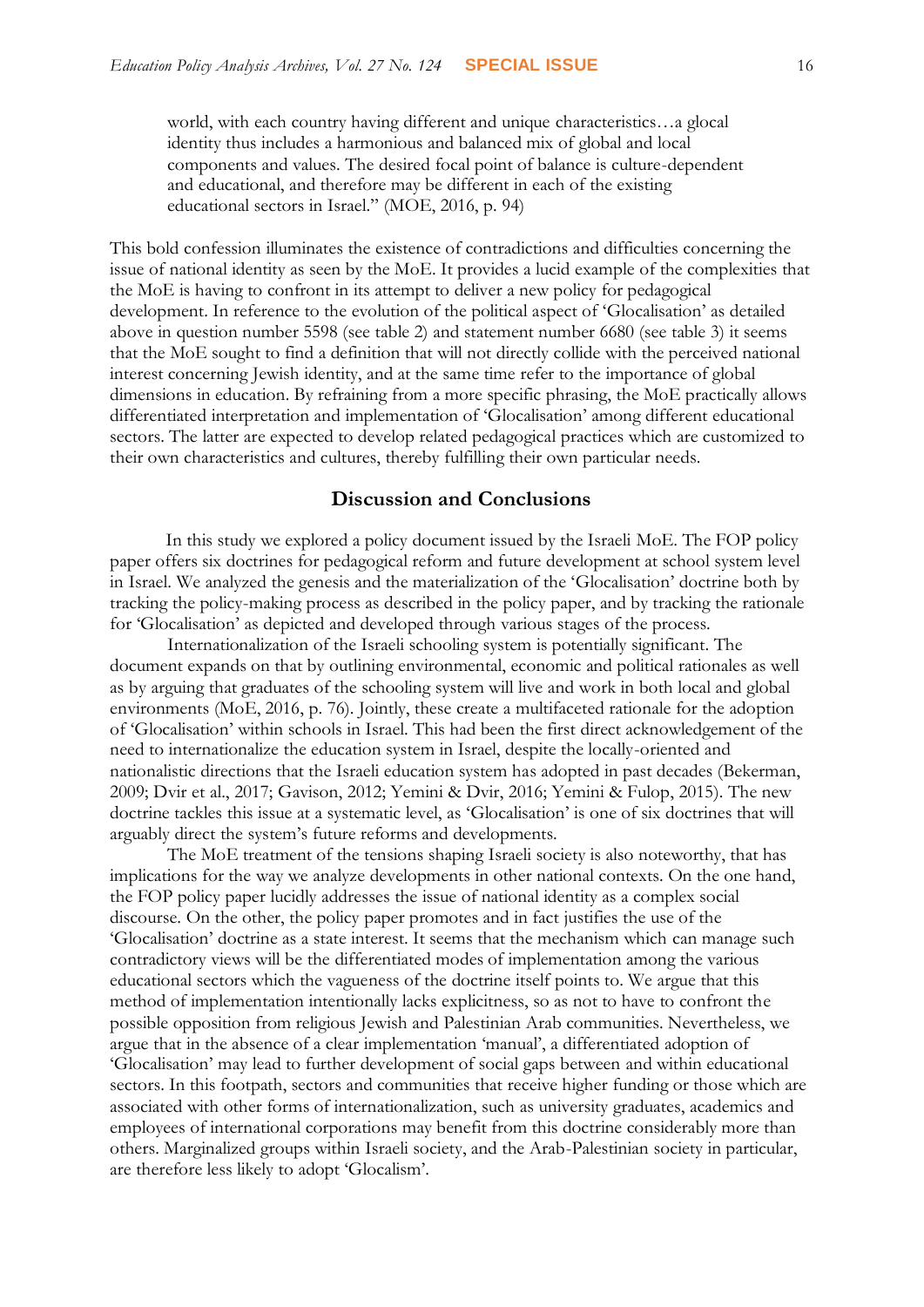Moreover, according to the FOP policy document, the 'Glocalisation' doctrine may now be legitimately diffused across actual curricular contents. Early adopters of the 'Glocalisation' doctrine may then gain an advantageous position in the understanding of the global economy and employment markets, developing 'global consciousness' (MoE, 2016, p. 76) skills and capabilities amongst their students. Sectors and populations that denounce the doctrine may find themselves less successful in prospective future economic scenarios – both the graduates they produce but also in terms of funding sources they can potentially access.

The final phrasing of the 'Glocalisation' doctrine also suggests that the MoE actively decided to silence certain voices that emerged during the model formation process. This is evidenced through the unexplained transformation of this doctrine through the various stages of the policy formation process, from the preliminary questions stage, online discussion, analysis and final phrasing. Furthermore, the absence of certain populations (especially Palestinian Arabs) participating in the consultation cycles more overtly demonstrating a lack of commitment to including the more marginalized groups.

The FOP policy highlights a neoliberal economic narrative that was apparently maintained throughout the FOP model formation process. We argue that this narrative should be examined in light of a wider context, namely the gradual transition of the Israeli education system from a centralized socio-democratic operational mode into a decentralized, market-oriented one. Contemporary market-based practices in the Israeli education system include, among others standardized tests (local and international), new principals' training and assessment schemes, and corporate-like managements of schools (Berkovich, 2014, 2018; Feniger et al., 2012; Resnik, 2011).

Interestingly, the policy document details several recommended practices for each of the six doctrines. For the 'Glocalisation' doctrine, two recommendations are provided in the policy paper: (a) broad sustainability—developing a concept of sustainable and proper human and environmental existence, which also deals with concepts such as public happiness, meaningful life, community, democratization and fair distribution of resources; (b) A Tikkun Olam (Hebrew for 'amending the world') school—an educational institution that defines and implements a social responsibility concept and assigns Tikkun Olam at the school and student level (MoE, 2016, p. 115). Both recommendations concern issues of social responsibility and fairness, which do not align with the type of economic imaginary that is detailed in the core rational of this doctrine. Nevertheless, these recommendations may facilitate the adoption of the 'Glocalisation' doctrine among the Jewish religious sector, which has continually and fiercely opposed the inclusion of global dimensions in education (Goren et al., 2018).

We suggest that the 'Glocalisation' doctrine may constitute a first policy attempt to integrate internationalization in a structured way into the Israeli schooling system. Notably, internationalization in the report is presented as an instrument to prepare students for their adult lives in a globalizing economy and world. We further contend that because the MoE has prioritized national instrumental objectives (i.e. preparing students to life in a globalized society) over sectorial ones in relation to the concept of internationalization, we suggest that the Israeli education system is shifting its focus from an education concerned with the creation of national cohesion into provision that intends to develop sector-neutral competencies for all Israeli youth. This is in line with current developments found in other countries that are guided by similar principles, suggesting that the Israeli MOE have opted for borrowing from 'best practices' (Auld & Morris, 2014) found elsewhere.

The case explored in this study suggests that new government-led participatory education policy-making may in effect further embed the marginalization of groups rather than elucidating their voices and needs, arguably the purpose of such an approach. We show that public participation was harnessed to present a seemingly transparent and open decision-making processes, while essential decisions were taken within and exclusively by the MoE. In the local Israeli context, it is entirely possible that this mechanism enabled the official introduction of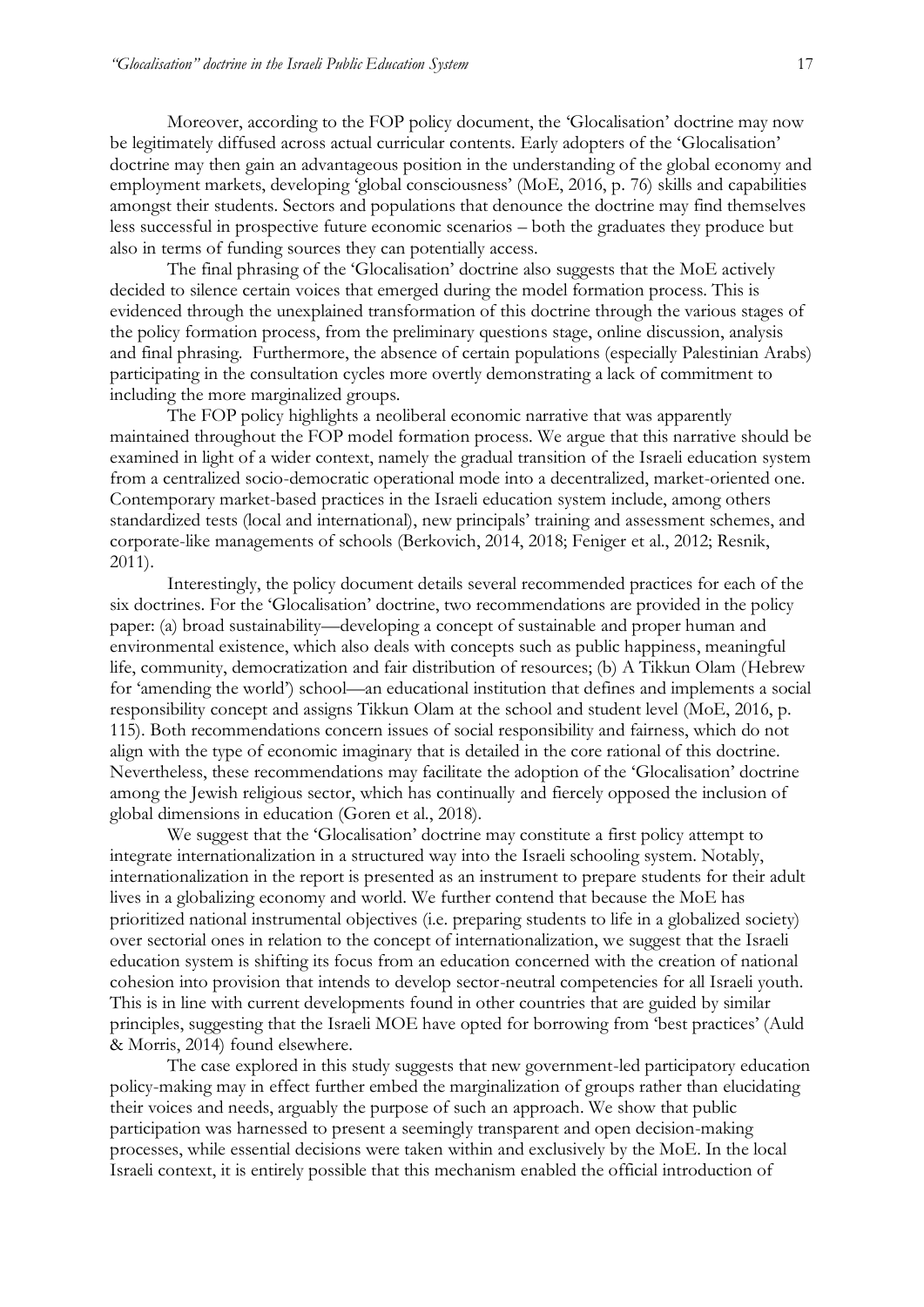internationalization as a desired outcome for the Israeli schooling system, which, as described above, is considered delicate and controversial. Of interest is how the construction of the concept of 'Glocalisation' signals an economically-driven purpose for internationalisation, while through its removal of particular words in the description, also minimises the extent to which sectoral interests can challenge the legitimacy of the FOP's policy direction.

# **References**

- Agbaria, A. K., & Pinson, H. (2018). Navigating Israeli citizenship: How do Arab-Palestinian teachers civicize their pupils? *Race Ethnicity and Education*, *22*(3), 391-409. <https://doi.org/10.1080/13613324.2018.1511527>
- Alexander, H. A., Pinson, H., & Yonah, Y. (Eds.). (2012). *Citizenship, education and social conflict: Israeli political education in global perspective*. New York, NY: Routledge.
- Arar, K. (2018). Arab women's educational leadership and the implementation of social justice in schools. *Journal of Educational Administration, 56*(1), 18-32.
- Auld, E., & Morris, P. (2014). Comparative education, the 'New Paradigm' and policy borrowing: Constructing knowledge for educational reform. *Comparative Education, 50*(2), 129-155. <https://doi.org/10.1080/03050068.2013.826497>

Avigur-Eshel, A., & Berkovich, I. (2017). Who 'likes' public education: Social media activism, middle-class parents, and education policy in Israel. *British Journal of Sociology of Education, 39*(6), 844-859.<https://doi.org/10.1080/01425692.2017.1418294>

- Ball, S. J. (2009). Privatising education, privatising education policy, privatising educational research: Network governance and the 'competition state'. *Journal of Education Policy, 24*(1), 83-99.<https://doi.org/10.1080/02680930802419474>
- Ball, S. J. (2012). *Global education inc: New policy networks and the neoliberal imaginary*. London, UK: Routledge.
- Ball, S. J. (2016). Following policy: Networks, network ethnography and education policy mobilities. *Journal of Education Policy, 31*(5), 549-566. <https://doi.org/10.1080/02680939.2015.1122232>
- Ball, S. J., Maguire, M., Braun, A., & Hoskins, K. (2011). Policy actors: Doing policy work in schools. *Discourse: Studies in the Cultural Politics of Education*, *32*(4), 625-639.
- Bekerman, Z. (2009). Identity versus peace: Identity wins. *Harvard Educational Review, 79*(1), 74– 83.
- Berkovich, I. (2014). Neoliberal Governance and the "New Professionalism" of Israeli Principals. *Comparative Education Review, 58*(3), 428-456.
- Berkovich, I. (2018). Policy makers' regulatory mind-set, the regulatory governance body of the system, and the regulated soul of educators. *Comparative Education Review, 62*(2), 178-198.
- Bunnell, T. (2008). The exporting and franchising of elite English private schools: The emerging "second wave". *Asia Pacific Journal of Education, 28*(4), 383-393.

Central Bureau of Statistics (2018). *Population, by population groups*. Retrieved from [http://www.cbs.gov.il/shnaton69/st02\\_01.pdf](http://www.cbs.gov.il/shnaton69/st02_01.pdf)

Clarke, V., & Braun, B. (2017). Thematic analysis. *The Journal of Positive Psychology, 12*(3), 297-298. doi:10.1080/17439760.2016.1262613

- Connell, R. (2013). The neoliberal cascade and education: an essay on the market agenda and its consequences. *Critical Studies in Education, 54*(2), 99-112. <https://doi.org/10.1080/17508487.2013.776990>
- Dale, R. (2005). Globalisation, knowledge economy and comparative education. *Comparative Education, 41*(2), 117-149. <https://doi.org/10.1080/03050060500150906>
- Dvir, Y., Bronshtein, Y., Yemini, M., & Natur, N. (2017). Elite segregated education as a novel enterprise in public education system: The establishment process of an international school in Israel. *Compare: A Journal of Comparative and International Education, 48*(6), 935-953.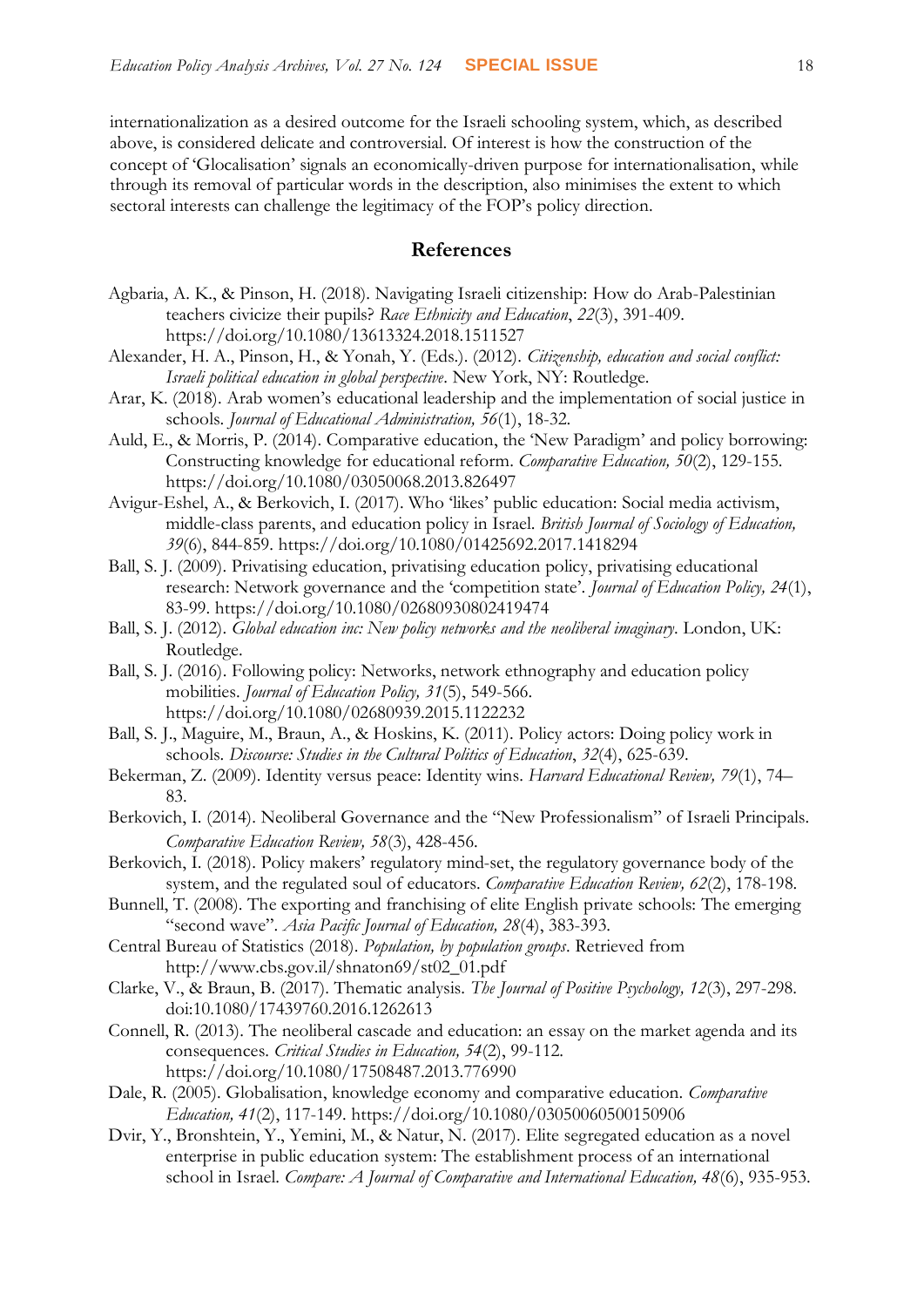<https://doi.org/10.1080/03057925.2017.1369865>

- Dvir, Y., Shields, R., & Yemini, M. (2018). [Three faces of global citizenship education: IB](https://www.researchgate.net/project/publication/327680080_Local_interpretation_of_international_education_IB_schools%27_self-representations_in_four_national_contexts?_iepl%5BviewId%5D=Vlyl2oB9mSdyZziLmywNWb6P&_iepl%5Bcontexts%5D%5B0%5D=projectUpdatesLog&_iepl%5BtargetEntityId%5D=PB%3A327680080&_iepl%5BinteractionType%5D=publicationTitle)  Schools' self[-representations in four local contexts.](https://www.researchgate.net/project/publication/327680080_Local_interpretation_of_international_education_IB_schools%27_self-representations_in_four_national_contexts?_iepl%5BviewId%5D=Vlyl2oB9mSdyZziLmywNWb6P&_iepl%5Bcontexts%5D%5B0%5D=projectUpdatesLog&_iepl%5BtargetEntityId%5D=PB%3A327680080&_iepl%5BinteractionType%5D=publicationTitle) *British Journal of Educational Studies, 66*(4), 455-475.<https://doi.org/10.1080/00071005.2018.1533102>
- Dvir, Y., & Yemini, M. (2016). Mobility as a continuum: European Commission mobility policies for schools and higher education. *Journal of Education Policy, 32*(2), 198-210. <https://doi.org/10.1080/02680939.2016.1243259>
- Edwards Jr, D. B. (2017). Policy formation in the context of global governance: Rational, organizational, and political perspectives on policymaking in El Salvador. *International Journal of Educational Development, 52*(1), 81–96.
- Edwards Jr., D. B., & Klees, S. (2012). Participation in development and education governance. In A. Verger, M. Novelli, & H. Kosar-Altinyelken (Eds.), *Global education policy and international development: New agendas, issues and programmes (pp. 55-76)*. New York, NY: Continuum.
- Edwards Jr, D. B., Brehm, W. C., & Storen, I. (2018). The national politics of educational advocacy in the context of global governance: International funding and support for civil society engagement in Cambodia. *Compare: A Journal of Comparative and International Education, 48*(2), 171-188.
- Feniger, Y., Livneh, I., & Yogev, A. (2012). Globalisation and the politics of international tests: The case of Israel. *Comparative Education, 48*(3), 323–335. <https://doi.org/10.1080/03050068.2011.622539>
- Fielding, M., & Vidovich, L. (2017). Internationalisation in practice in Australian independent secondary schools: a global-local nexus? *Compare: A Journal of Comparative and International Education, 47*(2), 148-162.
- Gavison, R. (2012). A democratic Jewish state: Challenges and risks. In M. Mautner, A. Sagie, and R. Shamir (Eds.), *Multi culturalism in a democratic Jewish state* (pp. 217–223). Tel Aviv, IL: Ramot. [Hebrew].
- Goren, H., Maxwell, C., & Yemini, M. (2018). Israeli teachers make sense of global citizenship education in a divided society-religion, marginalisation and economic globalisation. *Comparative Education, 55*(2), 243-263.
- Gorur, R. (2016). Seeing like PISA: A cautionary tale about the performativity of international assessments. *European Educational Research Journal, 15*(5), 598-616.
- Grey, S., & Morris, P. (2018). PISA: Multiple 'truths' and mediatised global governance. *Comparative Education, 54*(2), 109-131. <https://doi.org/10.1080/03050068.2018.1425243>
- Harvey, D. (2005). *A brief history of neoliberalism*. Oxford, NY: Oxford University Press.
- Knight, J. (2004). Internationalization remodeled: Definition, approaches, and rationales. *Journal of Studies in International Education, 8*(1), 5-31.<https://doi.org/10.1177/1028315303260832>
- Kolleck, N. (2017). How (German) foundations shape the concept of education: Towards an understanding of their use of discourses. *Discourse: Studies in the Cultural Politics of Education, 38*(2), 249-261.
- Kooiman, J. (2003). *Governing as governance*. London, UK: Sage.
- Kyler, J. (2002). Assessing your external environment: STEEP analysis. In: <http://www.mbadepot.com/assessing-your-external-environment-steep-analysis> /
- Lewis, S., Sellar, S., & Lingard, B. (2016). PISA for schools: Topological rationality and new spaces of the OECD's global educational governance. *Comparative Education Review, 60*(1), 27-57.
- Lingard, B., & Rawolle, S. (2011) New scalar politics: Implications for education policy. *Comparative Education, 47*(4), 489-502.<https://doi.org/10.1080/03050068.2011.555941>
- Lingard, B., & Sellar, S. (2014). Representing for country: Scotland, PISA and new spatialities of educational governance. *Scottish Educational Review, 46*(1), 1-5.
- Lubienski, C. (2016). Sector distinctions and the privatization of public education policymaking.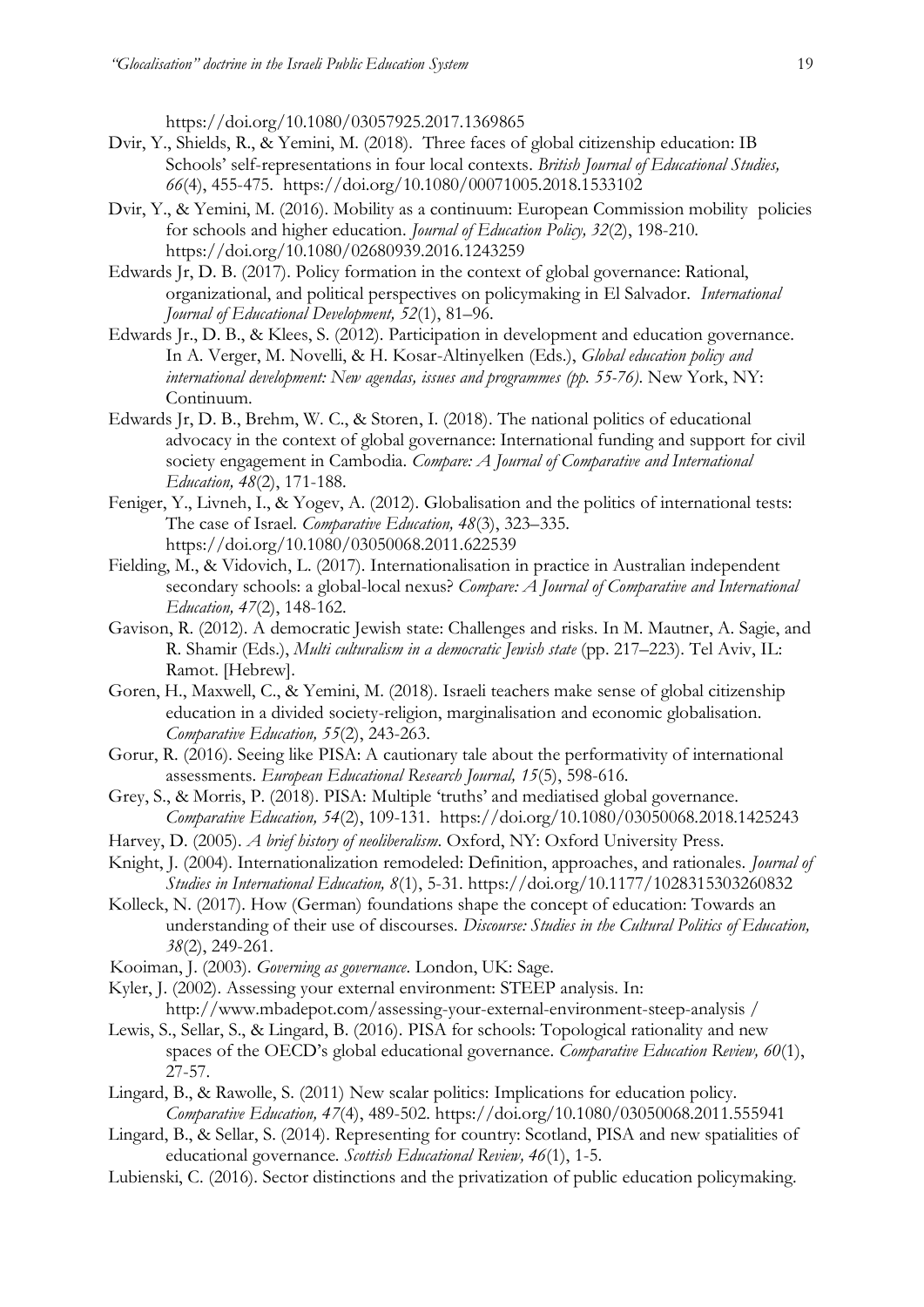*Theory and Research in Education, 4*(2), 193–212.

Ministry of Education (2016). *Future oriented pedagogy outline*. Jerusalem, IL: MoE. [Hebrew] Ministry of Education (2018, April 27). Retrieved from

- <http://edu.gov.il/minhalpedagogy/mop/pedagogy-disign/Pages/future-pedagogy.aspx> [Hebrew]
- Mundy, K., Green, A., Lingard, B., & Verger, A. (2016). *The handbook of global education policy*. Malden, MA: Wiley Blackwell.
- Mundy, K., & Menashy, F. (2014). The World Bank and private provision of schooling: A look through the lens of sociological theories of organizational hypocrisy. *Comparative Education Review, 58*(3), 401-427.
- Mundy, K., & Verger, A. (2015). The World Bank and the global governance of education in a changing world order. *International Journal of Educational Development, 40*(1), 9-18.
- Neuberger, B. (2007). Education for democracy in Israel: Structural impediments and basic dilemmas. *International Journal of Educational Development, 27*(3), 292–305. <https://doi.org/10.1016/j.ijedudev.2006.10.013>
- OECD. (2016). *Trends Shaping Education 2016*. Paris, FR: OECD Publishing. [https://doi.org/10.1787/trends\\_edu-2016-en](https://doi.org/10.1787/trends_edu-2016-en)
- Pinson, H. (2008). The excluded citizenship identity: Palestinian/Arab Israeli young people negotiating their political identities. *British Journal of Sociology of Education*, *29*(2), 201-212. <https://doi.org/10.1080/01425690701837554>
- Resnik, J. (2011). The construction of a managerial education discourse and the involvement of philanthropic entrepreneurs: The case of Israel. *Critical Studies in Education, 52*(3), 251– 266. <https://doi.org/10.1080/17508487.2011.604075>
- Resnik, J. (2012). The Denationalization of Education and the Expansion of the International Baccalaureate. *Comparative Education Review, 56* (2), 248–269. doi:10.1086/661770.
- Robertson, R. (1994). Globalisation or glocalisation? *Journal of International Communication, 1*(1), 33- 52.<https://doi.org/10.1080/13216597.1994.9751780>
- Robertson, S. L., & Dale, R. (2013). The social justice implications of privatisation in education governance frameworks: a relational account. *Oxford Review of Education, 39*(4), 426-445. <https://doi.org/10.1080/03054985.2013.820465>
- Robertson, S. L., & Dale, R. (2015). Towards a 'critical cultural political economy' account of the globalising of education. *Globalisation, Societies and Education, 13*(1), 149-170. <https://doi.org/10.1080/14767724.2014.967502>
- Rothman, R. (2011). *Something in Common: The Common Core Standards and the Next Chapter in American Education*. Cambridge, MA: Harvard Education.
- Rowlands, J., & Rawolle, S. (2013). Neoliberalism is not a theory of everything: A Bourdieuian analysis of illusio in educational research. *Critical Studies in Education, 54*(3), 260-272. <https://doi.org/10.1080/17508487.2013.830631>
- Sagie, N., Yemini, M., & Bauer, U. (2016). School-NGO interaction: Case studies of Israel and Germany. *International Journal of Sociology and Social Policy, 36*(7/8), 469-490.
- Schleicher, M. (2017). The future of PISA. *Journal of International and Intercultural Comparative Education, 23*(1), 113-124. [German]
- Sellar, S., Thompson, G., & Ruthkowski, D. (2017). *The global education race: Taking the measure of PISA and international testing*. Toronto, CA: Brush Education Inc.
- Steiner-Khamsi, G. (2016). Standards are good (for) business: Standardised comparison and the private sector in education. *Globalisation, Societies and Education, 14*(2), 161-182. https://doi.org/10.1080/14767724.2015.1014883
- Taub, R. (2015, July). *A new educational reform in Israeli high schools affecting teachers' motivation and perception of the teaching profession*. Paper presented at International conference "Education, Reflection, Development", Cluj-Napoca, Romania.
- Taylor, T. (1997). Critical policy analysis: Exploring contexts, texts and consequences. *Discourse:*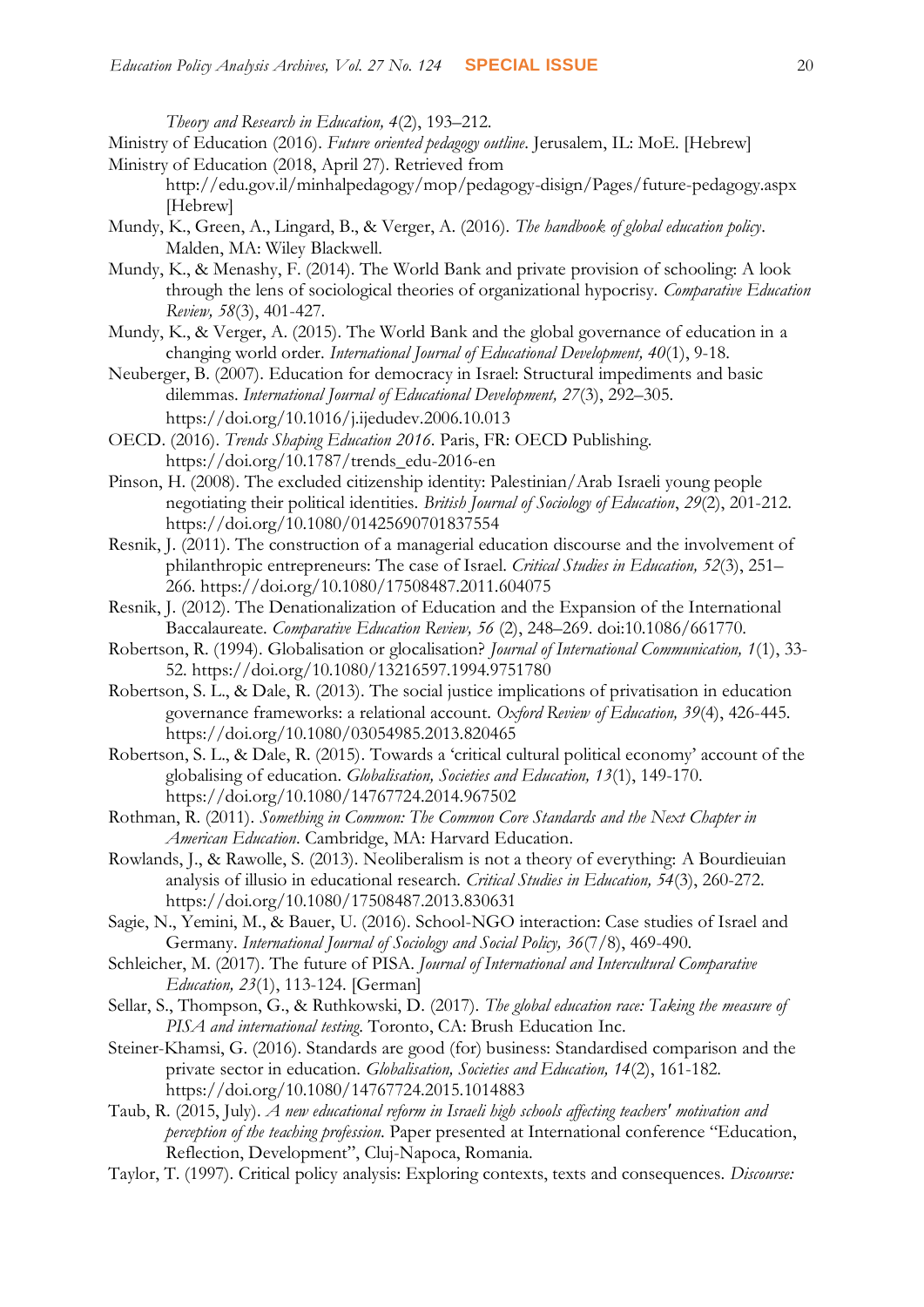*Studies in the Cultural Politics of Education, 18*(1), 23-35. <https://doi.org/10.1080/0159630970180102>

- Tikly, L. (2016). The future of Education for All as a global regime of educational governance. *Comparative Education Review, 61*(1), 22-57.
- Volles, N. (2016). Lifelong learning in the EU: Changing conceptualisations, actors, and policies. *Studies in Higher Education*, *41*(2), 343-363. <https://doi.org/10.1080/03075079.2014.927852>
- Wiborg, S. (2013). Neo- liberalism and universal state education: The cases of Denmark, Norway and Sweden 1980-2011. *Comparative Education, 49*(4), 407-423. <https://doi.org/10.1080/03050068.2012.700436>
- Weiler, H. N. (1983). Education, public confidence and the legitimacy of the modern state: Is there a crisis somewhere? *Journal of Curriculum Studies, 15*(2), 125-142. <https://doi.org/10.1080/0022027830150203>
- Yemini, M., Bar-Nissan, H., & Shavit, Y. (2014). Cosmopolitanism versus nationalism in Israeli education. *Comparative Education Review, 58*(4), 708–728. <https://doi.org/10.1086/677305>
- Yemini, M., Cegla, A., & Sagie, N. (2018). A comparative case-study of school-LEA-NGO interactions across different socio-economic strata in Israel. *Journal of Education Policy, 33*(2), 243-261.
- Yemini, M., & Dvir, Y. (2016). International Baccalaureate as a litmus test revealing conflicting values and power relations in the Israeli education system. *Discourse: Studies in the Cultural Politics of Education, 37*(2), 310-323.<https://doi.org/10.1080/01596306.2015.1023700>
- Yemini, M., & Fulop, A, (2015). The international, global and intercultural dimensions in schools: An analysis of four internationalised Israeli schools. *Globalisation, Societies and Education, 13*(4), 528–552.<https://doi.org/10.1080/14767724.2014.967185>
- Yemini, M., & Gordon, N. (2017). Media representations of national and international standardized testing in the Israeli education system. Discourse: *Studies in the Cultural Politics of Education, 38*(2), 262-276*.* <https://doi.org/10.1080/01596306.2015.1105786>
- Yin, R. K. (2003). *Case study research: Design and methods* (3rd ed.). Thousand Oaks, CA: Sage.

# **About the Authors**

## **Yuval Dvir**

University College London, Institute of Education [yuval.dvir.17@ucl.ac.uk](mailto:yuval.dvir.17@ucl.ac.uk)

Yuval Dvir is a doctoral student for International and Comparative Education whose work focuses on how the global education policy field is shaping national education policy-making, social stratification and pedagogy. Yuval have published in *Discourse: Studies in the Cultural Politics of Education*, *Compare: A Journal of Comparative and International Education, Globalisation, Societies and Education, Journal of Education Policy* and *British Journal of Educational Studies.*

### **Claire Maxwell**

University College London, Institute of Education

[claire.maxwell@ucl.ac.uk](mailto:claire.maxwell@ucl.ac.uk)

Claire Maxwell is a sociologist of education whose work focuses on how processes of globalisation and stratification are shaping social class identities, education practices and desired futures of young people and families from highly-resourced social groups. She works on projects with various colleagues located across different parts of the world – USA, Canada, Israel, Germany, Australia, Sweden and China. Prof. Maxwell have published in *British Journal of Sociology of Education, The Sociological Review, Sociology, Gender & Education, L'Année sociologique, Discourse: Studies in the Cultural Politics of Education, International*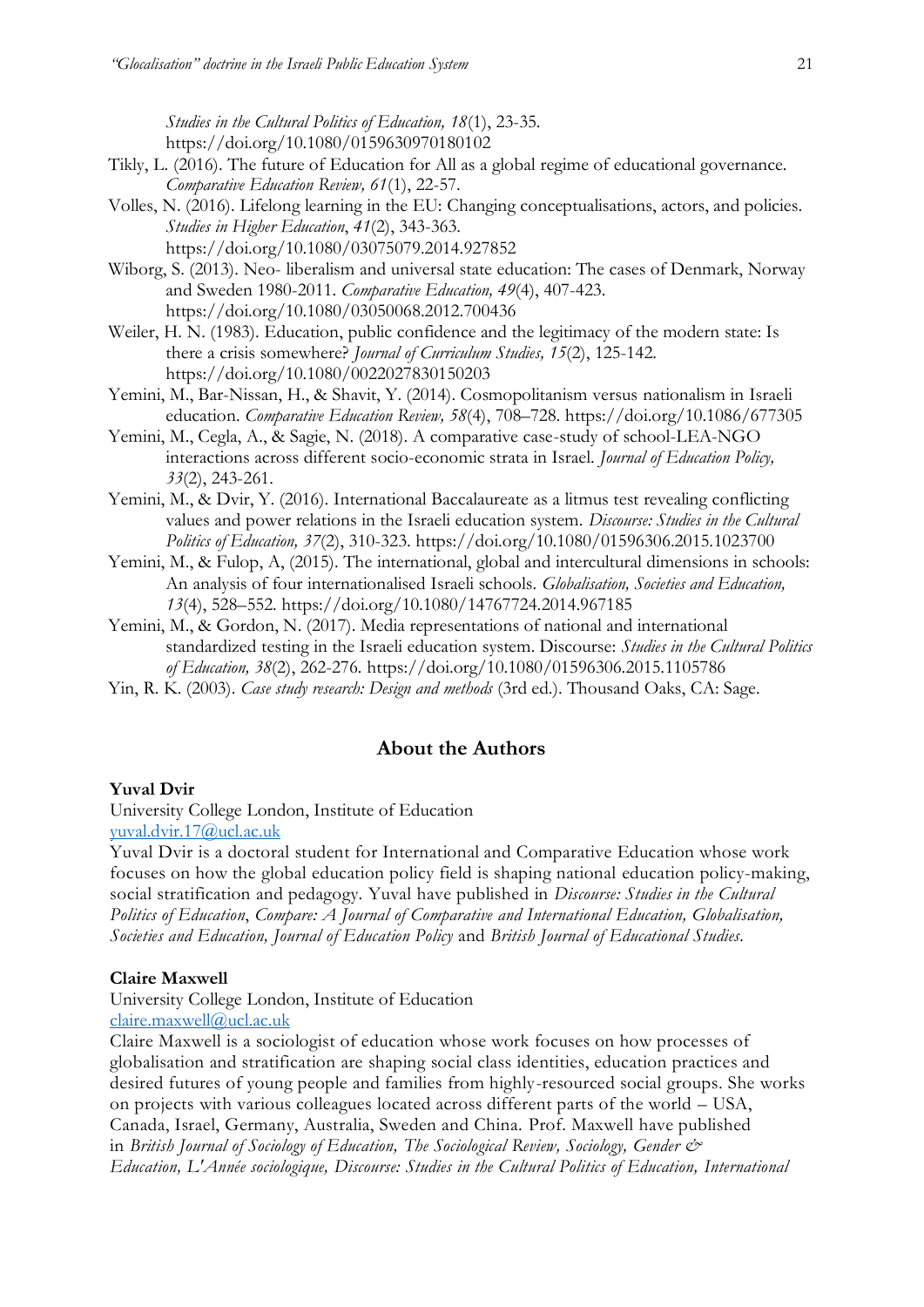*Journal of Qualitative Studies in Education, Pedagogy, Culture and Society*. She has edited international collections such *as Elite Education and Internationalisation. From the Early Years into Higher Education* (2018), *Elite Education. International Perspectives* (2016), and *Agency, Affect & Privilege* (2013).

#### **Miri Yemini**

Tel Aviv University [miriye@tauex.tau.ac.il](mailto:miriye@tauex.tau.ac.il) <http://orcid.org/0000-0002-5633-6473>

Miri Yemini is a Comparative Education scholar at Tel Aviv University. Her research interests include globalisation of and in education; global citizenship education; internationalisation; intermediaries in education and the global middle class. She succeeded to secure substantial funding for her research from (among others) the EU, UNESCO, and MoE. This year she holds honorary visiting positions at UCL, Institute of Education; Freie Universität Berlin and The Friedrich-Alexander-Universität at Nuremberg. She published her research at Journal of Education Policy; Comparative Education Review; Teaching & Teachers *Education; Globalisation, Societies and Education; Discourse: Studies in the Cultural Politics of Education; Compare: A Journal of Comparative and International Education; Educational Management Administration and Leadership* and others.

## **About the Guest Editors**

#### **D. Brent Edwards Jr.**

University of Hawai'i at Mānoa [brent.edwards@hawaii.edu](mailto:brent.edwards@hawaii.edu) <http://orcid.org/0000-0003-3955-9525>

D. Brent Edwards Jr. is an associate professor of theory and methodology in the study of education at the University of Hawai'i at Mānoa. He has more than 10years of experience as an educator, researcher, and scholar of education policy. In his scholarship, he applies political economy perspectives to (a) the examination of the global governance of education and (b) the origins, spread and effects of global education policies. In particular, Brent focuses on the ways that a range of international organizations affect the politics and processes of policymaking and policy implementation. Geographically, these areas of focus have led to research projects on education in many countries across Latin America, Southeast Asia, and Africa. His recent books include *The Trajectory of Global Education Policy: Community-based Management in El Salvador and the Global Reform Agenda* and *Global Education Policy, Impact Evaluations, and Alternatives: The Political Economy of Knowledge Production* (both with Palgrave MacMillan). He also has a forthcoming coedited special issue of *Educational Policy* entitled "School choice policy and politics around the globe: Sociological contributions."

### **Alexander Means**

University of Hawai'i at Mānoa

[meansaj@hawaii.edu](mailto:meansaj@hawaii.edu)

Alexander Means is an assistant professor of educational policy with global perspectives in the Department of Educational Foundations, University of Hawaiʻi at Mānoa. He is the author most recently of *Learning to Save the Future: Rethinking Education and Work in the Era of Digital Capitalism* (Routledge, 2018); *Educational Commons in Theory and Practice: Global Pedagogy and Politics* (Palgrave, 2017); and *The Wiley Handbook of Global Education Reform* (Wiley-Blackwell, 2018). His research examines educational policy and organization in relation to political, economic, cultural, technological, and social change.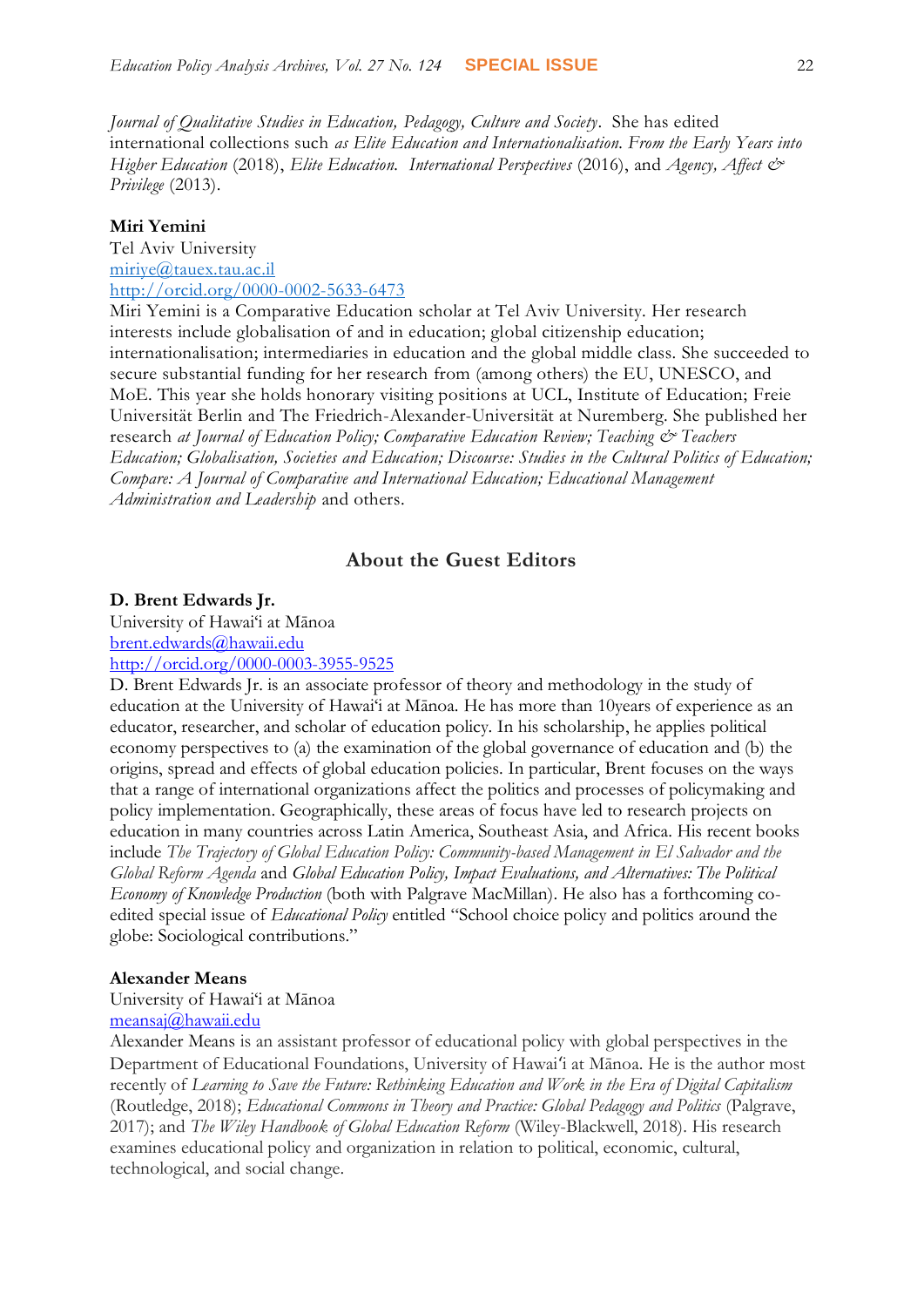# **Special Issue Globalization, Privatization, Marginalization: Assessing Connections in/through Education**

# education policy analysis archives

Volume 27 Number 124 October 14, 2019 ISSN 1068-2341



Readers are free to copy, display, distribute, and adapt this article, as long as the work is attributed to the author(s) and **Education Policy Analysis Archives**, the changes are identified, and the same license applies to the derivative work. More details of this Creative Commons license are available at [https://creativecommons.org/licenses/by](https://creativecommons.org/licenses/by-sa/2.0/)[sa/2.0/.](https://creativecommons.org/licenses/by-sa/2.0/) **EPAA** is published by the Mary Lou Fulton Institute and Graduate School of Education at Arizona State University Articles are indexed in CIRC (Clasificación Integrada de Revistas Científicas, Spain), DIALNET (Spain), [Directory of Open Access Journals,](http://www.doaj.org/) EBSCO Education Research Complete, ERIC, Education Full Text (H.W. Wilson), QUALIS A1 (Brazil), SCImago Journal Rank, SCOPUS, SOCOLAR (China).

Please send errata notes to Audrey Amrein-Beardsley at [audrey.beardsley@asu.edu](mailto:audrey.beardsley@asu.edu)

**Join EPAA's Facebook community** at<https://www.facebook.com/EPAAAAPE> and **Twitter feed** @epaa\_aape.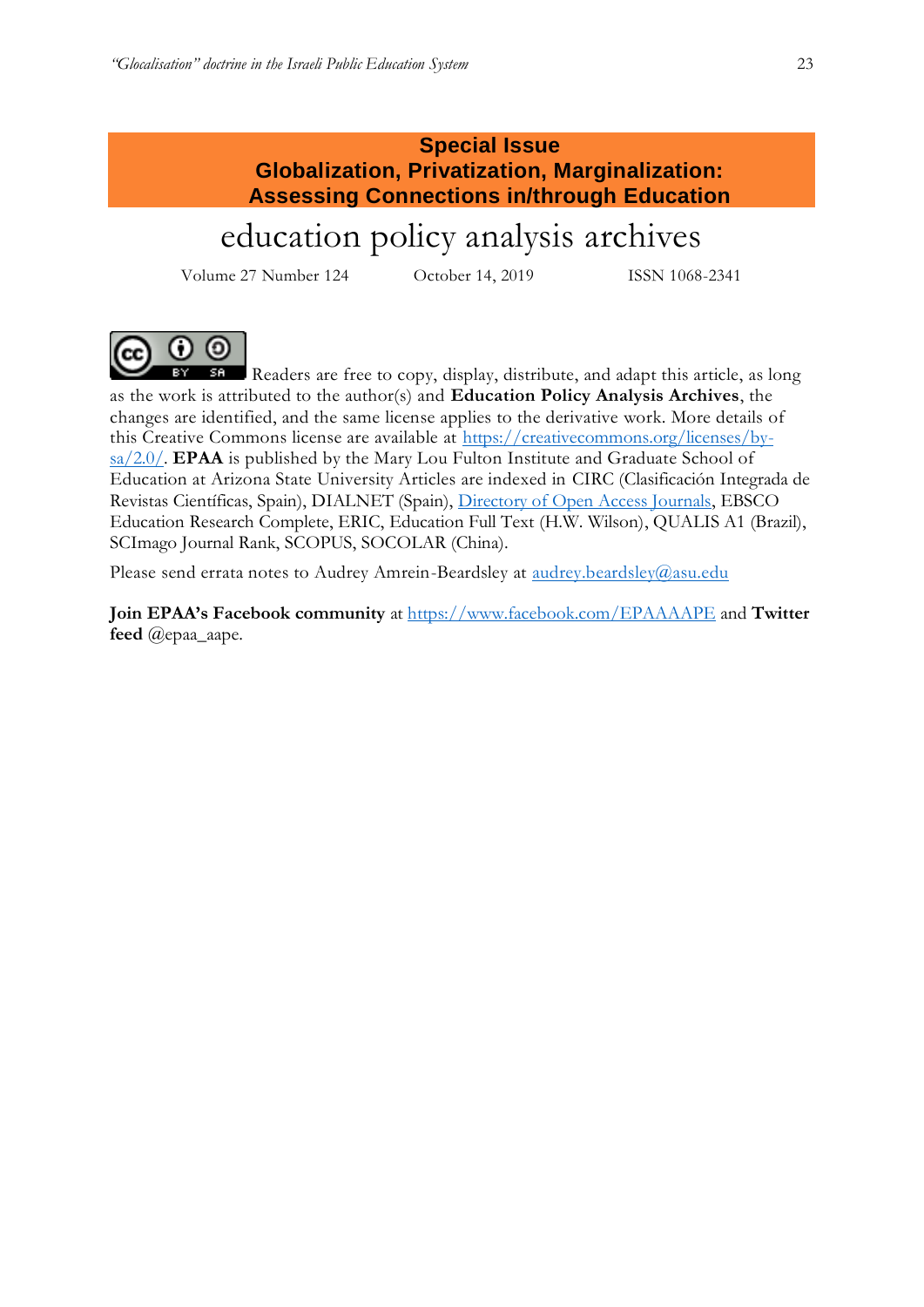# education policy analysis archives editorial board

Lead Editor: **Audrey Amrein-Beardsley** (Arizona State University) Editor Consultor: **Gustavo E. Fischman** (Arizona State University) Associate Editors: **Melanie Bertrand, David Carlson, Lauren Harris, Eugene Judson**, **Mirka Koro-Ljungberg, Daniel Liou, Scott Marley, Molly Ott, Iveta Silova** (Arizona State University)

**Cristina Alfaro**  San Diego State University **Gary Anderson** New York University **Michael W. Apple**  University of Wisconsin, Madison

**Jeff Bale**  University of Toronto, Canada **Aaron Bevanot** SUNY Albany **Eric M. Haas** WestEd **Janelle Scott** University of

**David C. Berliner**  Arizona State University **Henry Braun** Boston College **Kimberly Kappler Hewitt**

**Casey Cobb** University of Connecticut **Arnold Danzig** San Jose State University **Linda Darling-Hammond**  Stanford University **Elizabeth H. DeBray**  University of Georgia **David E. DeMatthews** University of Texas at Austin **Chad d'Entremont** Rennie Center for Education Research & Policy **John Diamond** University of Wisconsin, Madison **Matthew Di Carlo**  Albert Shanker Institute **Sherman Dorn** Arizona State University **Michael J. Dumas**  University of California, Berkeley **Kathy Escamilla**  University ofColorado, Boulder **Yariv Feniger** Ben-Gurion University of the Negev **Melissa Lynn Freeman**  Adams State College **Rachael Gabriel** University of Connecticut

**Amy Garrett Dikkers** University of North Carolina, Wilmington **Gene V Glass**  Arizona State University **Ronald Glass** University of California, Santa Cruz

**Jacob P. K. Gross**  University of Louisville

**Julian Vasquez Heilig** California State University, Sacramento University of North Carolina Greensboro **Aimee Howley** Ohio University **Nelly P. Stromquist** 

**Steve Klees** University of Maryland **Jaekyung Lee S**UNY Buffalo **Jessica Nina Lester** Indiana University **Amanda E. Lewis** University of Illinois, Chicago **Chad R. Lochmiller** Indiana University **Christopher Lubienski** Indiana University **Sarah Lubienski** Indiana University **Larisa Warhol**

**William J. Mathis**  University of Colorado, Boulder **Michele S. Moses**  University of Colorado, Boulder **Julianne Moss** Deakin University, Australia **Sharon Nichols**  University of Texas, San Antonio **Eric Parsons** University of Missouri-Columbia **Amanda U. Potterton** University of Kentucky **Susan L. Robertson** Bristol University

**Gloria M. Rodriguez** University of California, Davis **R. Anthony Rolle**  University of Houston **A. G. Rud**  Washington State University

**Patricia Sánchez** University of University of Texas, San Antonio California, Berkeley **Jack Schneider** University of Massachusetts Lowell **Noah Sobe** Loyola University

University of Maryland **Benjamin Superfine**  University of Illinois, Chicago **Adai Tefera**  Virginia Commonwealth University **A. Chris Torres** Michigan State University **Tina Trujillo**  University of California, Berkeley **Federico R. Waitoller**  University of Illinois, Chicago University of Connecticut **John Weathers** University of Colorado, Colorado Springs **Kevin Welner** University of Colorado, Boulder **Terrence G. Wiley**  Center for Applied Linguistics **John Willinsky** Stanford University

**Jennifer R. Wolgemuth**  University of South Florida **Kyo Yamashiro**  Claremont Graduate University **Miri Yemini** Tel Aviv University, Israel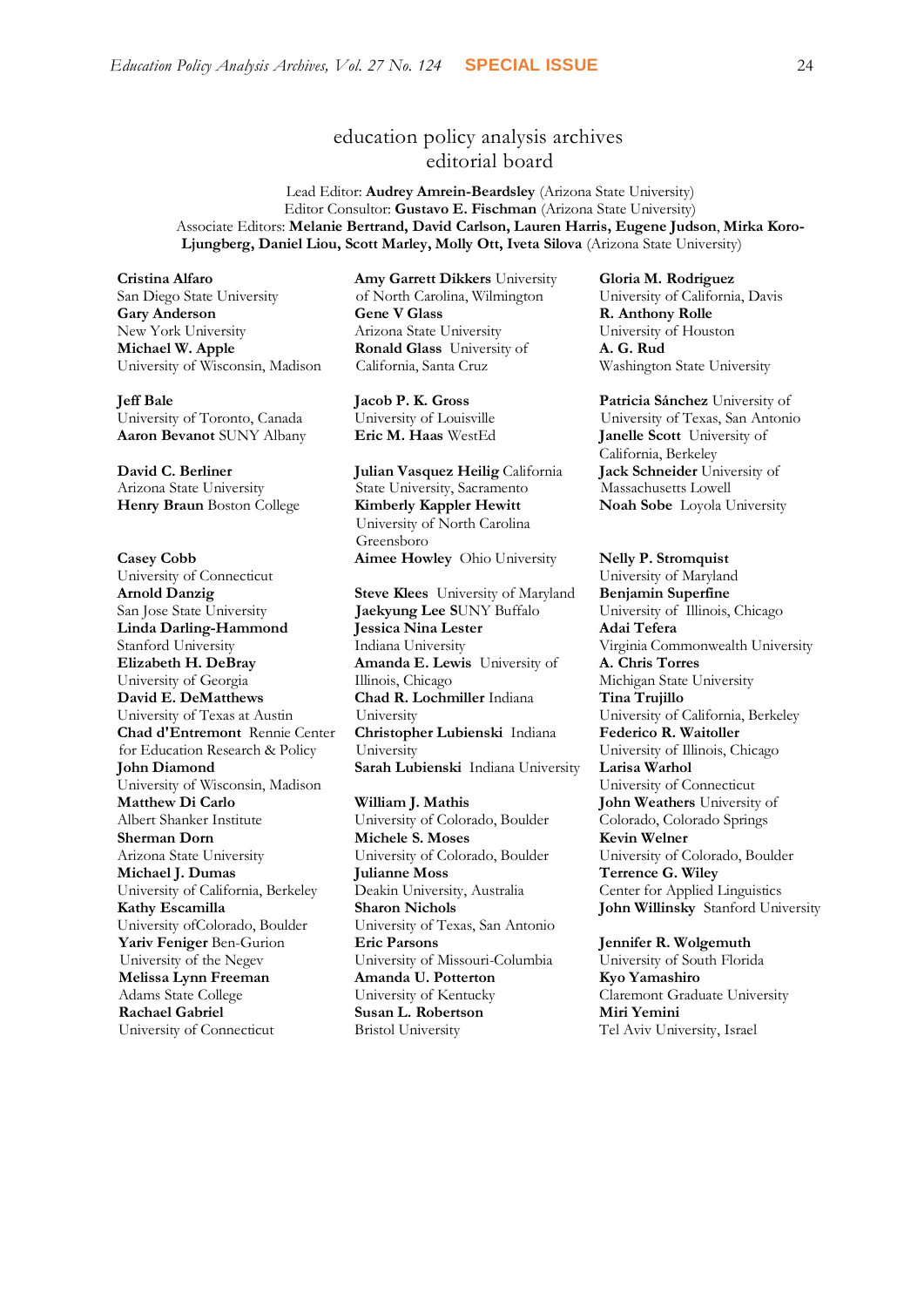# archivos analíticos de políticas educativas consejo editorial

Editor Consultor: **Gustavo E. Fischman** (Arizona State University) Editores Asociados: **Felicitas Acosta** (Universidad Nacional de General Sarmiento, Argentina), **Armando Alcántara Santuario** (Universidad Nacional Autónoma de México), **Ignacio Barrenechea, Jason Beech**  (Universidad de San Andrés), **Angelica Buendia**, (Metropolitan Autonomous University), **Alejandra Falabella** (Universidad Alberto Hurtado, Chile), **Veronica Gottau** (Universidad Torcuato Di Tella), **Antonio Luzon**, (Universidad de Granada), **José Luis Ramírez,** (Universidad de Sonora), **[Paula Razquin,](javascript:openRTWindow() Axel Rivas** (Universidad de San Andrés), **Maria Alejandra Tejada-Gómez** (Pontificia Universidad Javeriana, Colombia)

**Claudio Almonacid** Universidad Metropolitana de Ciencias de la Educación, Chile

**Miguel Ángel Arias Ortega**  Universidad Autónoma de la Ciudad de México

**Xavier Besalú Costa**  Universitat de Girona, España

**[Xavier Bonal](javascript:openRTWindow() Sarro** Universidad Autónoma de Barcelona, España

**[Antonio Bolívar](javascript:openRTWindow() Boitia** Universidad de Granada, España

**[José Joaquín Brunner](javascript:openRTWindow()** Universidad Diego Portales, Chile

**[Damián Canales Sánchez](javascript:openRTWindow()** Instituto Nacional para la Evaluación de la Educación, México

**Gabriela de la Cruz Flores** Universidad Nacional Autónoma de México **[Marco Antonio Delgado](javascript:openRTWindow()  [Fuentes](javascript:openRTWindow()** Universidad Iberoamericana, México

**[Inés Dussel](javascript:openRTWindow()**, DIE-CINVESTAV, México

**[Pedro Flores Crespo](javascript:openRTWindow()** Universidad Iberoamericana, México

**Ana María García de Fanelli**  Centro de Estudios de Estado y Sociedad (CEDES) CONICET, Argentina

**Juan Carlos González Faraco**  Universidad de Huelva, España

**María Clemente Linuesa**  Universidad de Salamanca, España

**Jaume Martínez Bonafé** Universitat de València, España

#### **Alejandro Márquez Jiménez**

Instituto de Investigaciones sobre la Universidad y la Educación, UNAM, México **María Guadalupe Olivier Tellez**, Universidad Pedagógica Nacional, México **[Miguel Pereyra](javascript:openRTWindow()** Universidad de Granada, España

**[Mónica Pini](javascript:openRTWindow()** Universidad Nacional de San Martín, Argentina

**Omar Orlando Pulido Chaves** Instituto para la Investigación Educativa y el Desarrollo Pedagógico (IDEP) **José Ignacio Rivas Flores** Universidad de Málaga, España

**[Miriam Rodríguez Vargas](javascript:openRTWindow()** Universidad Autónoma de Tamaulipas, México

#### **José Gregorio Rodríguez**

Universidad Nacional de Colombia, Colombia **[Mario Rueda Beltrán](javascript:openRTWindow()** Instituto de Investigaciones sobre la Universidad y la Educación, UNAM, México **José Luis San Fabián Maroto**  Universidad de Oviedo, España

**[Jurjo Torres Santomé](javascript:openRTWindow()**, Universidad de la Coruña, España

**[Yengny Marisol Silva Laya](javascript:openRTWindow()** Universidad Iberoamericana, México **Ernesto Treviño Ronzón** Universidad Veracruzana, México

**[Ernesto Treviño](javascript:openRTWindow() Villarreal**

Universidad Diego Portales Santiago, Chile **[Antoni Verger Planells](javascript:openRTWindow()** Universidad Autónoma de Barcelona, España

**[Catalina Wainerman](javascript:openRTWindow()** Universidad de San Andrés, Argentina **Juan Carlos Yáñez Velazco** Universidad de Colima, México